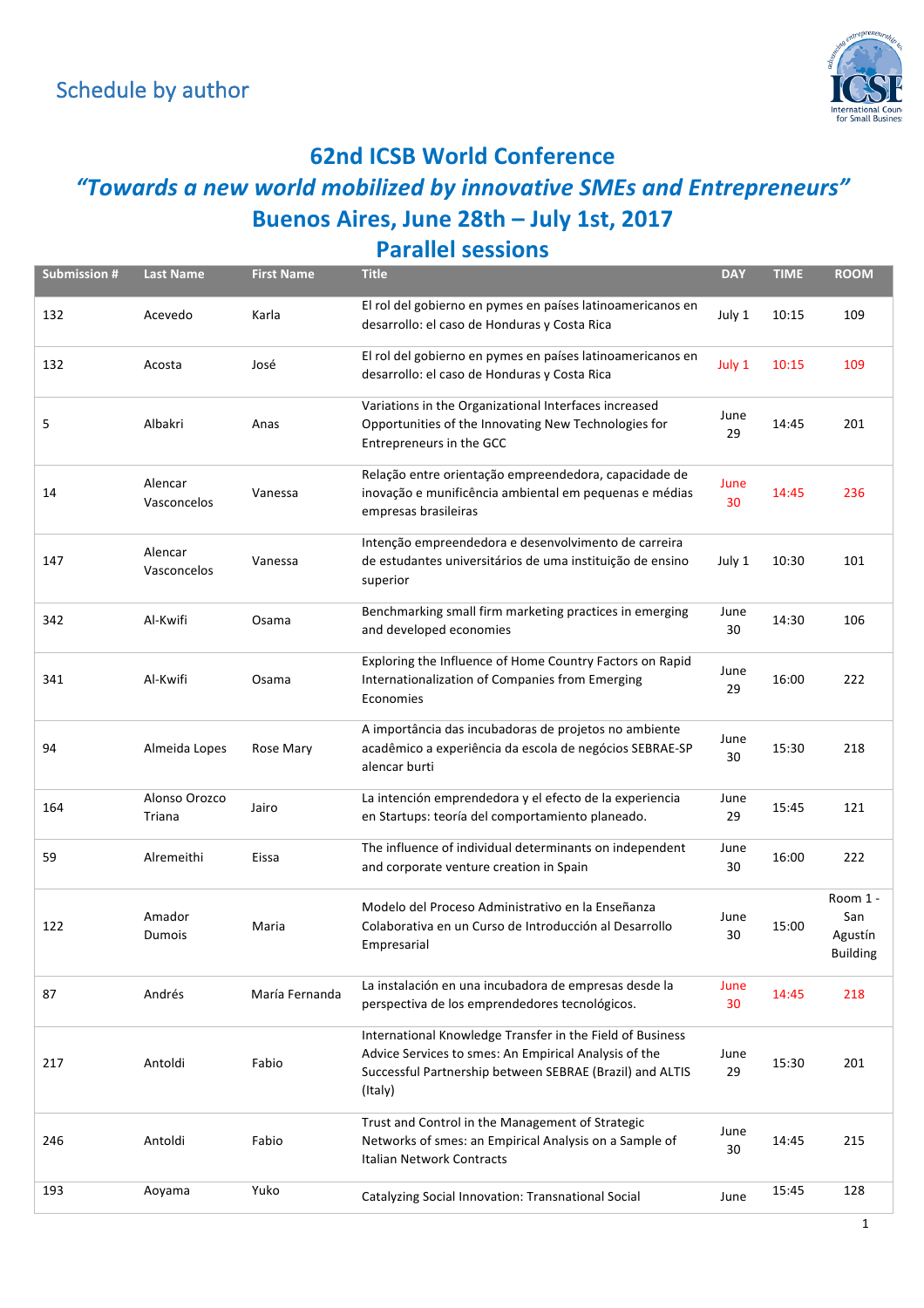

|     |                      |              | Entrepreneurship in India                                                                                                                    | 29         |       |                                               |
|-----|----------------------|--------------|----------------------------------------------------------------------------------------------------------------------------------------------|------------|-------|-----------------------------------------------|
| 91  | Arbués<br>Carneiro   | João Bosco   | A viabilidade de implantação de um projeto: estudo de<br>caso em uma indústria cerâmica no município de<br>Juscimeira/MT.                    | June<br>29 | 16:00 | Room 1 -<br>San<br>Agustín<br><b>Building</b> |
| 133 | Arbués<br>Carneiro   | João Bosco   | Análise Dinâmica do Capital de Giro: um Estudo Aplicado a<br>uma Empresa Varejista de Materiais de Construção em<br>Rondonópolis ? MT        | July 1     | 10:15 | 217                                           |
| 91  | Arenhardt            | Ramon Luiz   | A viabilidade de implantação de um projeto: estudo de<br>caso em uma indústria cerâmica no município de<br>Juscimeira/MT.                    | June<br>29 | 16:00 | Room 1 -<br>San<br>Agustín<br><b>Building</b> |
| 133 | Arenhardt            | Ramon Luiz   | Análise Dinâmica do Capital de Giro: um Estudo Aplicado a<br>uma Empresa Varejista de Materiais de Construção em<br>Rondonópolis ? MT        | July 1     | 10:15 | 217                                           |
| 306 | Bae                  | Zong-Tae     | International Comparison of Humane Entrepreneurship:<br>Status, Typology and Policy Implications                                             | June<br>30 | 15:30 | 116                                           |
| 318 | Bae                  | Zong-Tae     | Humane Entrepreneurship: Measurement, Dimensions and<br><b>Further Research</b>                                                              | June<br>30 | 14:30 | 116                                           |
| 207 | Ball                 | Joan         | Designing Innovative Services for the Long Haul: Insights<br>from a 400 Year Old Service Organization                                        | June<br>29 | 16:00 | 128                                           |
| 315 | Bandera              | Cesar        | Profit and Dynamic Knowledge Creation among New<br>Ventures in the Kauffman Firm Survey                                                      | June<br>29 | 15:00 | 222                                           |
| 324 | <b>Bandera</b>       | Cesar        | What you see is what you get: images of the entrepreneur<br>and their impact on entrepreneurship education                                   | June<br>30 | 15:45 | 201                                           |
| 36  | <b>Barletta</b>      | Florencia    | Perfiles de I+D, capacidades y desempeño económico en<br>las firmas industriales argentinas                                                  | June<br>30 | 15:00 | 236                                           |
| 126 | <b>Barrere</b>       | Gabriela     | Innovación y exportaciones en PYMES ¿Qué viene<br>primero?                                                                                   | June<br>29 | 15:15 | 121                                           |
| 114 | <b>Barros Castro</b> | Ricardo Abad | Evaluación Sistémica de la Estrategia en una unidad de<br>negocio familiar. Caso exploratorio - Taller de Confección<br>Hilada Usme (Bogotá) | June<br>29 | 15:00 | 121                                           |
| 132 | <b>Belkhir</b>       | Lotfi        | A Science-based Model for Sustainability<br>Statements: Application to GHGE Global Reduction Goals                                           | June<br>29 | 15:15 | 128                                           |
| 280 | Belkhir              | Lotfi        | ICT Global Emissions Footprint: The Imperative for a New<br><b>Computing Paradigm</b>                                                        | July 1     | 09:45 | 218                                           |
| 260 | Bell                 | Robin        | Entrepreneurial perspectives on the venture start-up<br>phase: A Q methodological approach                                                   | July 1     | 10:15 | 113                                           |
| 24  | Beltramino           | Nicolás      | Impacto del capital humano sobre el rendimiento de las<br>microempresas: un estudio empírico en argentina                                    | July 1     | 09:45 | 109                                           |
| 261 | Ben Tahar            | Yosr         | Entrepreneurial storytelling : A mean for legitimacy and<br>opportunity exploitation.                                                        | June<br>30 | 15:00 | 215                                           |
| 262 | Ben Tahar            | Yosr         | Entrepreneurial burnout : theoretical and empirical<br>discussion                                                                            | July 1     | 10:30 | 113                                           |
|     |                      |              |                                                                                                                                              |            |       |                                               |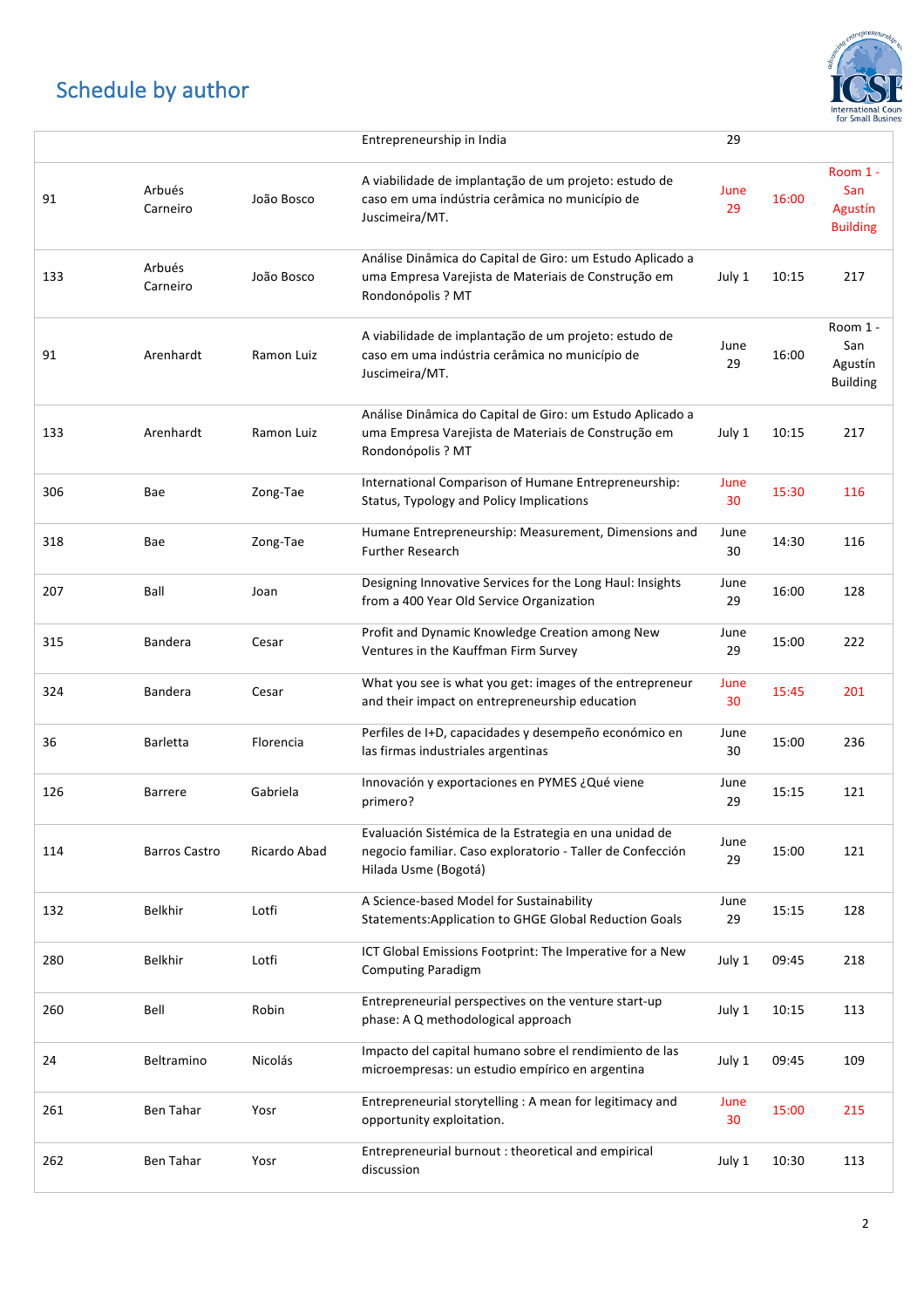

| 129 | <b>Brites Benitez</b> | Guilherme      | Avaliação de produtos de uma fábrica de brinquedos<br>utilizando a clusterização de dados e análise multicritério                                 | July 1     | 09:45 | 217 |
|-----|-----------------------|----------------|---------------------------------------------------------------------------------------------------------------------------------------------------|------------|-------|-----|
| 35  | Bernat                | Luisa Fernanda | Diferencias en la escalera de progreso en emprendimiento<br>en América Latina                                                                     | June<br>29 | 14:30 | 121 |
| 274 | Bertrand              | Gael           | Key Survival Factors (KSF): what change when we look at<br>the time machine? Evidence from France for newly<br>founded firms between 2002 to 2005 | June<br>30 | 16:15 | 113 |
| 136 | Besson                | Neris          | El Castillo Hotel: un caso de estrategia "océano azul"<br>adaptada al entorno argentino.                                                          | July 1     | 09:45 | 201 |
| 227 | Bezerra               | Éder Danilo    | Rethinking the Life Cycle Paradigm in the University Spin-<br>Off Research                                                                        | July 1     | 10:00 | 113 |
| 157 | Biga-<br>Diambeidou   | Mahamadou      | The Effects of Environmental Jolt and Team Engagement<br>on Slack Resources - Firm performance Relationship                                       | June<br>30 | 14:45 | 106 |
| 252 | Biga-<br>Diambeidou   | Mahamadou      | The Effect of Social Entrepreneurial Activity on Social Value<br>Creation: A Qualitative Study on Social Entrepreneurs in Sri<br>Lanka            | July 1     | 09:30 | 218 |
| 119 | Blumberg              | <b>Boris</b>   | Investors' Rationales for Herding on Equity Crowdfunding<br>Platforms                                                                             | June<br>29 | 14:45 | 122 |
| 53  | Bohlmann              | Clarissa       | The Dynamics of Entrepreneurship: How Age Influences<br><b>Entrepreneurial Activity Through Perceived Opportunities</b><br>and Skills             | July 1     | 10:45 | 113 |
| 115 | Bonomo                | Adriana        | ¿Qué influye en la intención de emprender en los<br>estudiantes universitarios uruguayos?                                                         | July 1     | 10:45 | 101 |
| 62  | <b>Borello</b>        | Jose           | El "cluster" audiovisual de Buenos Aires: Orígenes,<br>características y perspectivas                                                             | July 1     | 09:30 | 109 |
| 285 | Botti                 | Antonio        | Going along with equity crowdfunfing: an analisys on the<br>determinants of crowdinvestors' decisions                                             | July 1     | 10:00 | 215 |
| 64  | Boughattas            | Yosra          | Entrepreneurial learning process: The case of community<br>of practices                                                                           | June<br>29 | 15:00 | 201 |
| 50  | <b>Braune</b>         | Eric           | External financing perceptions by Sub-Saharan<br>Entrepreneurs: a Qualitative Approach                                                            | June<br>29 | 15:30 | 122 |
| 138 | <b>Briozzo</b>        | Anahi          | Corporate Governance Attributes and Listed smes Debt<br>Maturity Structure: Evidence from Different Economics<br>Environments                     | June<br>29 | 15:45 | 122 |
| 298 | <b>Brites Benitez</b> | Guilherme      | Real options applied to decision support - an investment<br>analysis in retail units oppening                                                     | June<br>29 | 16:00 | 236 |
| 304 | <b>Brites Benitez</b> | Guilherme      | Economical/Financial Benefits of Companies Participation<br>in Horizontal Cooperation Networks - A Systematic Review                              | June<br>30 | 16:00 | 202 |
| 166 | Butryumova            | Nadezhda       | Legal Barriers and Obstacles to Innovation<br>Entrepreneurship in Russia                                                                          | June<br>30 | 14:45 | 202 |
| 249 | Byrd                  | Kimble         | The strategic impact of sme innovation activity: the<br>relationship between r&d intensity and firm performance<br>in the u.s. and japan          | June<br>29 | 14:45 | 106 |
| 282 | Byrd                  | Kimble         | Developing Learning Communities of Practice for<br>Innovation, Creativity and Entrepreneurship on University                                      | June       | 16:15 | 215 |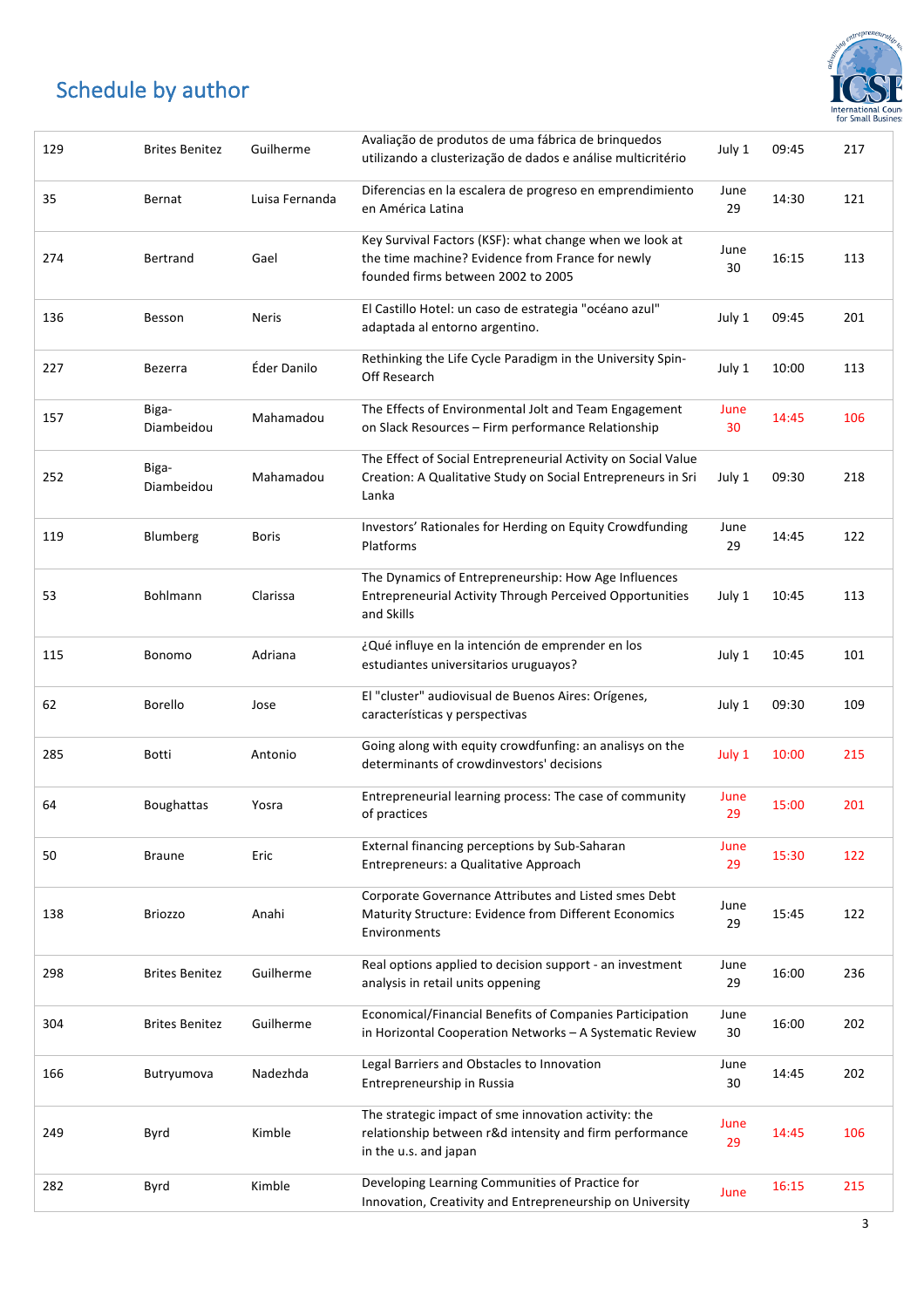

|     |                           |              | Campuses                                                                                                                                | 29         |       |                                               |
|-----|---------------------------|--------------|-----------------------------------------------------------------------------------------------------------------------------------------|------------|-------|-----------------------------------------------|
| 302 | Caceras-<br>Lutzlow       | Leah         | Entrepreneurial Thinking for Employability (ENTENTE)                                                                                    | July 1     | 10:30 | 106                                           |
| 126 | Cachon                    | Jean-Charles | <b>Exploring Gender Differences in SME Performance:</b><br><b>Evidence from Canada</b>                                                  | July 1     | 09:30 | 222                                           |
| 122 | Capps                     | Jennifer     | Creating a Campus Wide General Education<br><b>Entrepreneurial Experience</b>                                                           | June<br>29 | 15:00 | 215                                           |
| 167 | Carrero<br>Morales        | Gisela       | Internationalizing SMEs from Island territories: A Domestic<br>Interfirm Networks Approach                                              | June<br>29 | 15:00 | 113                                           |
| 137 | Carrero<br>Morales        | Gisela       | Propensión emprendedora de estudiantes universitarios<br>de Puerto Rico (Estudio gest)                                                  | June<br>30 | 15:30 | Room 1 -<br>San<br>Agustín<br><b>Building</b> |
| 322 | Carrero<br><b>Morales</b> | Gisela       | Entrepreneurship: key to economic growth in Latin<br>America and the Caribbean?                                                         | July 1     | 10:30 | 212                                           |
| 12  | Cassol                    | Alessandra   | A influência das competências dos gestores de micro e<br>pequenas empresas brasileiras no desempenho<br>organizacional                  | June<br>29 | 16:15 | 121                                           |
| 121 | Cassol                    | Alessandra   | Práticas de gestão financeira de curto prazo das pequenas<br>e médias empresas do meio oeste catarinense                                | June<br>29 | 16:00 | 121                                           |
| 14  | Cassol                    | Alessandra   | Relação entre orientação empreendedora, capacidade de<br>inovação e munificência ambiental em pequenas e médias<br>empresas brasileiras | June<br>30 | 14:45 | 236                                           |
| 61  | Castro Carrijo            | Michelle     | Ensino do empreendedorismo e sua influência na vontade<br>de empreender: um estudo no curso de Administração da<br>FAGEN-UFU.           | June<br>29 | 16:00 | Room 2 -<br>San<br>Agustín<br><b>Building</b> |
| 253 | Chamberlin                | Tyler        | Entrepreneurial Failure in Technology-Based Firms                                                                                       | June<br>29 | 15:00 | 106                                           |
| 200 | Chamberlin                | Tyler        | Prosocial attitudes and academic entrepreneurship                                                                                       | July 1     | 10:00 | 236                                           |
| 141 | Choi                      | David        | Do startups create jobs? A new look at the process of job<br>creation                                                                   | July 1     | 09:45 | 113                                           |
| 28  | Chosco Díaz               | Cecilia      | Análisis de una empresa sustentable con valores<br>cooperativos                                                                         | July 1     | 10:30 | 127                                           |
| 337 | Clavijo                   | Sandra       | Integrating entrepreneurial thinking currently with<br>capstone senior design experiences in engineering<br>curricula.                  | June<br>30 | 16:00 | 201                                           |
| 198 | Cleroux                   | Pierre       | The difficult transition of Canadian mid-sized firms to large                                                                           | June<br>29 | 15:30 | 113                                           |
| 98  | Corral                    | Silvia       | Diversificación del negocio familiar en un contexto<br>inestable: un marco conceptual desde la perspectiva SEW.                         | July 1     | 10:30 | 201                                           |
| 92  | Corzo                     | Lilia        | Equidad territorial en la ejecución de programas públicos<br>de financiamiento a pymes en la provincia de Buenos Aires                  | July 1     | 09:30 | 217                                           |
| 87  | D' Jorge                  | María Lucia  | La instalación en una incubadora de empresas desde la                                                                                   | June       | 14:45 | 218                                           |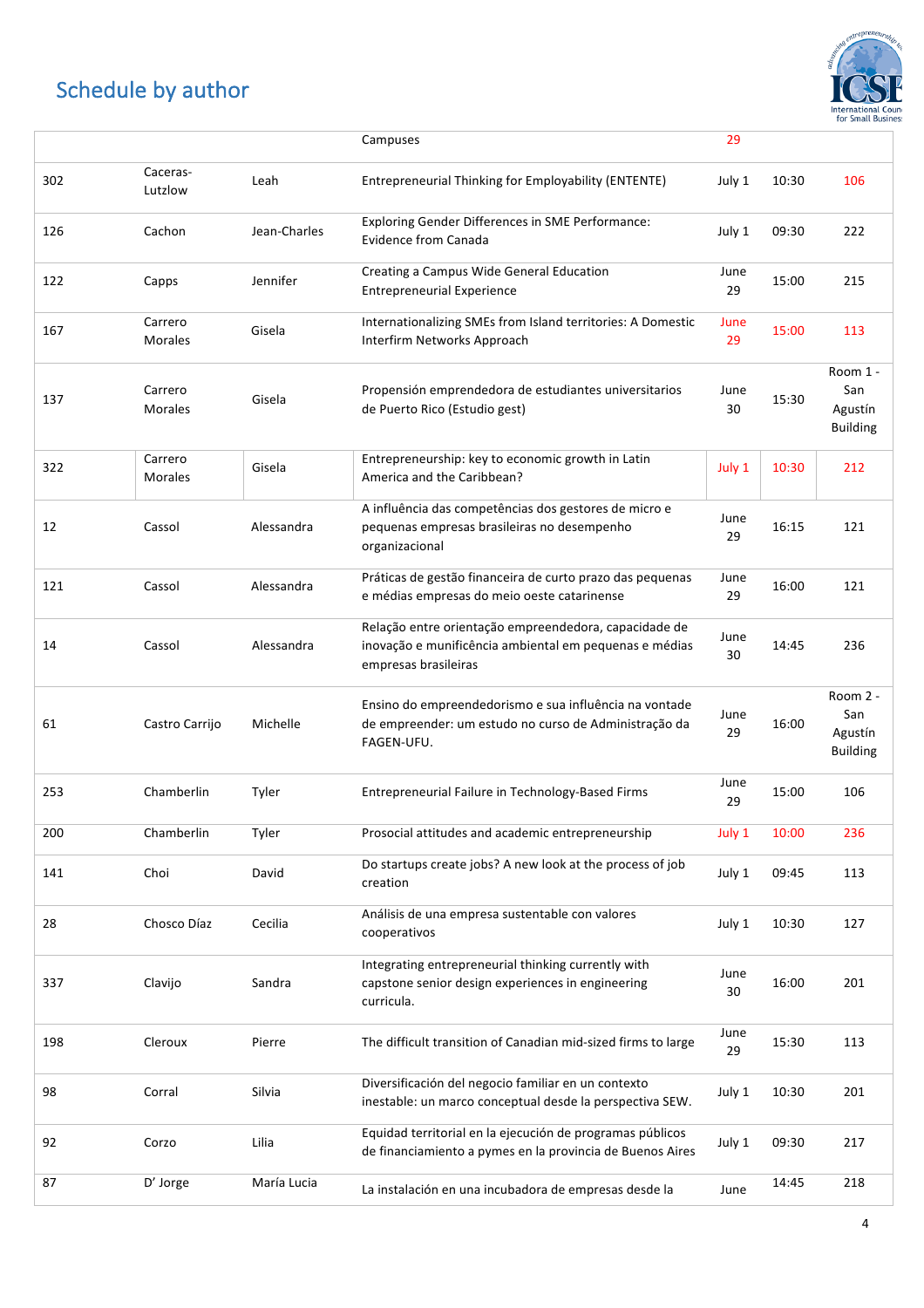

|     |                           |             | perspectiva de los emprendedores tecnológicos.                                                                                                                           | 30         |       |                                               |
|-----|---------------------------|-------------|--------------------------------------------------------------------------------------------------------------------------------------------------------------------------|------------|-------|-----------------------------------------------|
| 127 | Daily                     | Louis       | Challenges of Lebanese Women Entrepreneurs                                                                                                                               | July 1     | 09:45 | 222                                           |
| 319 | Daily                     | Louis       | <b>Understanding Entrepreneurship: Which</b><br>metrics are important? A Case of Romania                                                                                 | June<br>29 | 15:15 | 222                                           |
| 5   | Dal Belo<br>Carneiro Leão | Ana Luisa   | Bases científicas para estudos sobre propensão ao<br>empreendedorismo: uma análise de cocitações                                                                         | July 1     | 09:30 | 101                                           |
| 6   | Dal Belo<br>Carneiro Leão | Ana Luisa   | Aspectos cognitivos e afetivos nos estudos organizacionais:<br>um estudo bibliométrico                                                                                   | July 1     | 09:45 | 101                                           |
| 141 | de Brito Morigi           | Josimari    | As incubadoras de empresas e o fomento ao<br>empreendedorismo: um estudo sobre a Fundação Educere<br>de Campo Mourão-Paraná-Brasil                                       | June<br>29 | 15:30 | 121                                           |
| 142 | de Brito Morigi           | Josimari    | Contribuições da capacitação empreendedora: breve<br>descrição do Programa Bom Negócio Paraná - apoio a<br>micro, pequenos, médios e informais empreendedores            | July 1     | 10:00 | 101                                           |
| 122 | De Hoyos                  | Moraima     | Modelo del Proceso Administrativo en la Enseñanza<br>Colaborativa en un Curso de Introducción al Desarrollo<br>Empresarial                                               | June<br>30 | 15:00 | Room 1 -<br>San<br>Agustín<br><b>Building</b> |
| 60  | De Hoyos-<br>Ruperto      | Moraima     | De una Iniciativa a un Ecosistema: La experiencia<br>transformadora de la iniciativa Innovación Colegial al<br>UPRM E-ship Network (Red de Emprendimiento de la<br>UPRM) | June<br>29 | 15:45 | Room 2 -<br>San<br>Agustín<br><b>Building</b> |
| 39  | De Oliveira<br>Guimarães  | Liliane     | Proposição de um modelo de avaliação de antecedentes<br>do empreendedorismo corporativo                                                                                  | July 1     | 09:45 | 127                                           |
| 61  | Degen                     | Ronald Jean | Reasons for the Almost Complete Absence of High-Growth<br>Ambition and Innovation Activity of Early-Stage<br><b>Entrepreneurs in Brazil</b>                              | June<br>29 | 15:45 | 222                                           |
| 111 | Dionne                    | Steven      | Value Uncertainty, Bidder Reputation, and Organizational<br>Rapport in Buyouts: Lessons from Private Equity Groups                                                       | June<br>29 | 15:15 | 122                                           |
| 115 | Domboka                   | Thomas      | The Role of Education and Training in Business Start-Ups -<br>The case of Black African Migrants in Britain                                                              | June<br>29 | 14:45 | 215                                           |
| 207 | Dominguez                 | Martín      | Designing Innovative Services for the Long Haul: Insights<br>from a 400 Year Old Service Organization                                                                    | June<br>29 | 16:00 | 128                                           |
| 180 | Dones                     | Virgin      | El techo de cristal como factor de impacto en la<br>oportunidad de desarrollo profesional y emprendimiento<br>femenino.                                                  | June<br>30 | 16:15 | 218                                           |
| 179 | Dones                     | Virgin      | La mujer ante el techo de cristal / glass ceiling en empresas<br>familiares en puerto rico.                                                                              | July 1     | 10:00 | 201                                           |
| 172 | Dutto                     | Martín      | The European market of energy saving solutions: the case<br>of a German startup                                                                                          | June<br>30 | 15:15 | 222                                           |
| 173 | Dutto                     | Martín      | Analysis of generic Blockchain Technologies and their<br>implications for smes                                                                                           | June<br>30 | 15:30 | 222                                           |
| 321 | Escobales                 | Lisa        | What Else Can I Do? Learning and Teaching English as a<br>Second Language                                                                                                | June<br>29 | 15:30 | 222                                           |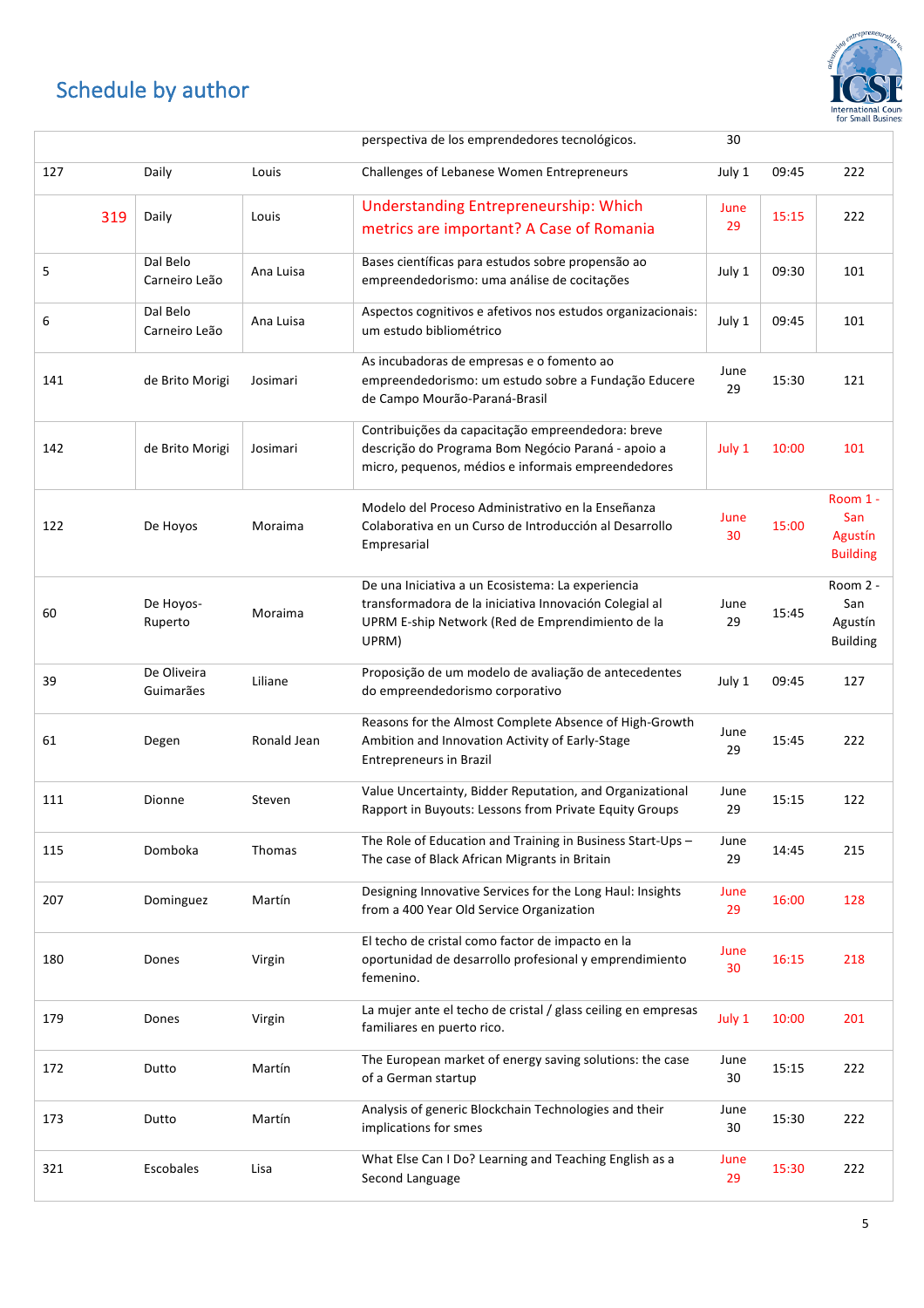

| 322 | Escobales              | Lisa               | ESL Teaching Case Study: Accent, Intelligibility and<br>Comprehensibility                                                                                  | June<br>30 | 16:15 | 215                                                |
|-----|------------------------|--------------------|------------------------------------------------------------------------------------------------------------------------------------------------------------|------------|-------|----------------------------------------------------|
| 322 | Escobales              | Lisa               | Entrepreneurship: key to economic growth in Latin<br>America and the Caribbean?                                                                            | July 1     | 10:30 | 212                                                |
| 99  | Fadil                  | Nazik              | The Impact of Voluntary Audit and its Quality on the Credit<br>Access of French smes                                                                       | July 1     | 09:30 | 215                                                |
| 72  | Farias<br>Albuquerque  | Alexandre          | Fatores de Mortalidade relacionados ao Dirigente, à<br>Organização e ao Ambiente da Pequena Empresa: Estudo<br>de Casos em Empresas do Varejo de Vestuário | June<br>29 | 14:45 | 121                                                |
| 86  | Farias<br>Albuquerque  | Alexandre          | Qual é o Problema? Aplicação do Método PBL na Disciplina<br>de Administração de Pequenas Empresas                                                          | June<br>30 | 14:30 | Room 1 -<br>San<br>Agustín<br><b>Building</b>      |
| 3   | Figueiroa Zica         | Roberto<br>Marinho | Empreendedorismo e Inovação como Agentes Indutores<br>de Estratégia em Pequenas Empresas                                                                   | June<br>30 | 14:30 | 236                                                |
| 68  | Figueroa Rivera        | Eileen             | Encuentros de Mujeres Empresarias: Poderosa<br>herramienta para potenciar emprendimiento en la mujer                                                       | July 1     | 09:30 | Auditoriu<br>m - San<br>Agustín<br><b>Building</b> |
| 49  | <b>Fistarol Kruger</b> | Roseli             | Inserção de tics no ensino fundamental, desempenho<br>escolar e formação de empreendedores: limites e<br>possibilidades no contexto brasileiro             | June<br>29 | 15:30 | Room 2 -<br>San<br>Agustín<br><b>Building</b>      |
| 45  | <b>Fistarol Kruger</b> | Roseli             | Desafio Metodológico na Investigação da Visão da<br>Sustentabilidade em Pequenas e Médias Empresas<br>Industriais (pmeis)                                  | June<br>30 | 15:15 | Room 2 -<br>San<br>Agustín<br><b>Building</b>      |
| 91  | Fonseca de<br>Andrade  | Renato             | Características e resultados de redes sociais de<br>incubadoras de empresas de base tecnológica do estado<br>de são paulo                                  | July 1     | 09:15 | 109                                                |
| 153 | Fowler                 | Fábio Roberto      | Hackathons as Entrepreneurship Development Programs.<br>A Case Study: Maker Hacklab                                                                        | June<br>29 | 15:15 | 215                                                |
| 226 | Fowler                 | Fábio Roberto      | Maker hacklab: a maker methodology to foster iot startups<br>experiences and creation                                                                      | June<br>30 | 15:00 | 201                                                |
| 288 | Fowler                 | Fábio Roberto      | Agrosmart: a brazilian startup making tropical agriculture<br>digital                                                                                      | June<br>30 | 15:45 | 215                                                |
| 283 | Fowler                 | Fábio Roberto      | Entrepreneurial Education as a Journey: the experience of<br>the Entrepreneurship Center of UNIFEI (Federal University<br>of Itajubá)                      | July 1     | 09:30 | 106                                                |
| 39  | Francois               | Valérie            | Encountered problems and growth in innovative new<br>ventures                                                                                              | June<br>29 | 16:15 | 106                                                |
| 253 | Freel                  | Mark               | Entrepreneurial Failure in Technology-Based Firms                                                                                                          | June<br>29 | 15:00 | 106                                                |
| 200 | Freel                  | Mark               | Prosocial attitudes and academic entrepreneurship                                                                                                          | July 1     | 10:00 | 236                                                |
| 139 | Freiling               | Joerg              | Does Hubris Fuel Entrepreneurial Transformation? A Novel<br>Perspective on the Performance of Core Entrepreneurial                                         | June       | 15:00 | 222                                                |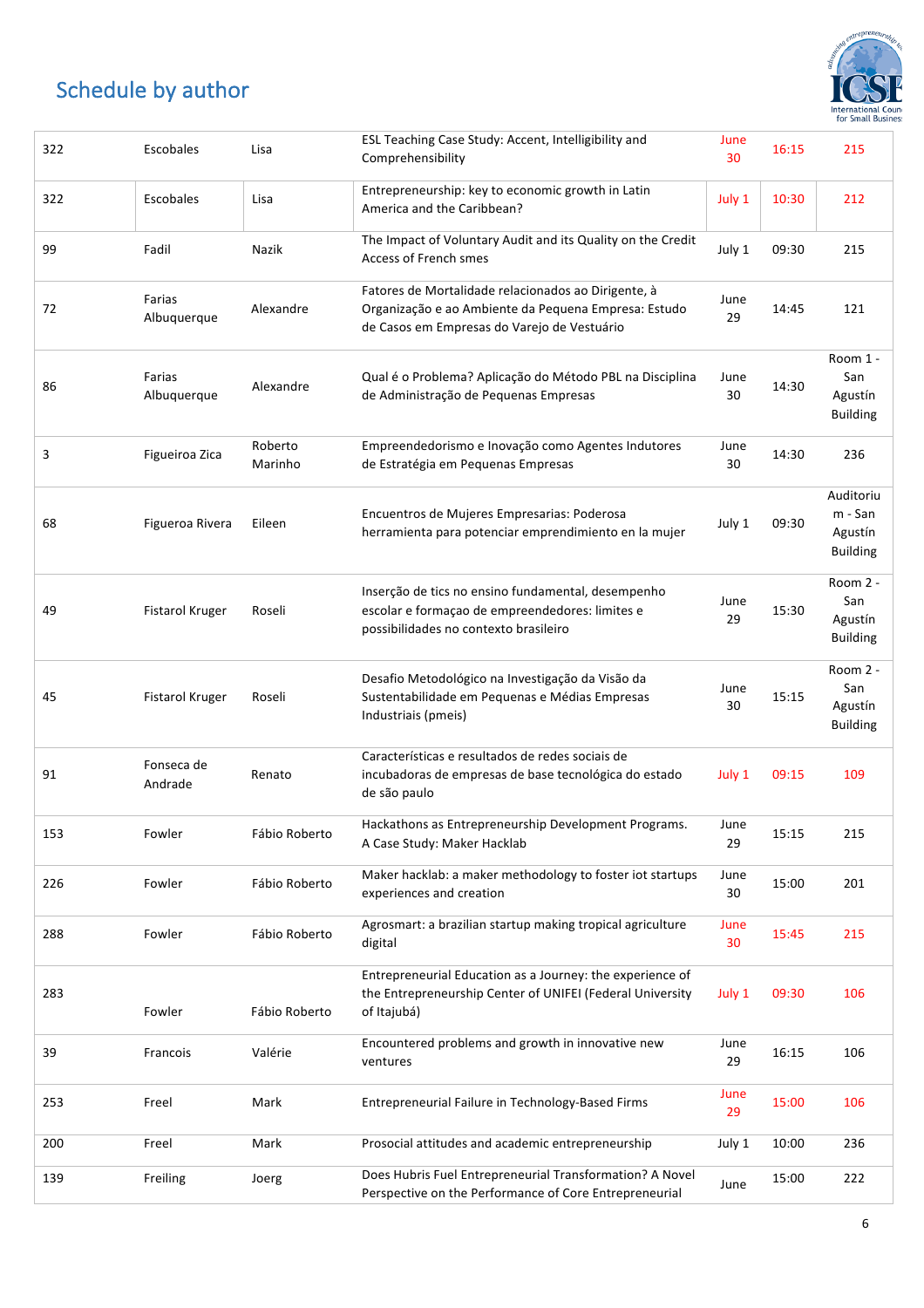

|     |                     |                | Functions                                                                                                                                          | 30         |       |                                               |
|-----|---------------------|----------------|----------------------------------------------------------------------------------------------------------------------------------------------------|------------|-------|-----------------------------------------------|
| 105 | Freiling            | Joerg          | Fear of entrepreneurial failure - opening the black box                                                                                            | July 1     | 09:45 | 236                                           |
| 140 | Freiling            | Joerg          | Capital Structure of Urban Startup Ecosystem                                                                                                       | July 1     | 10:45 | 212                                           |
| 38  | Freire De<br>Araujo | Gracyanne      | A colaboração como prática de ensino-aprendizagem do<br>empreendedorismo: a experiência de empreender um<br>festival cultural                      | June<br>29 | 15:00 | Room 2 -<br>San<br>Agustín<br><b>Building</b> |
| 241 | Gabarret            | Ines           | Unemployment, business creation, and growth: the<br>moderating effect of human capital                                                             | June<br>29 | 14:30 | 106                                           |
| 238 | Gabarret            | Ines           | All by myself: The desire for independence and the growth<br>of new companies                                                                      | June<br>30 | 15:45 | 106                                           |
| 120 | García              | Pedro          | Propuesta para la creación del observatorio metropolitano<br>pymes en méxico                                                                       | July 1     | 10:00 | 109                                           |
| 138 | García-Olalla       | Myriam         | Corporate Governance Attributes and Listed smes Debt<br>Maturity Structure: Evidence from Different Economics<br>Environments                      | June<br>29 | 15:45 | 122                                           |
| 183 | Gasda               | Jean Michel    | Transactional and relational manager-organization<br>relationships' impact on sme manager's ambidexterity                                          | June<br>30 | 16:15 | 222                                           |
| 295 | Gavira              | Muriel         | Clean energy entrepreneurs' strategies to compete and<br>growth: a multi-case study of challenges from developing<br>countries                     | July 1     | 10:00 | 218                                           |
| 76  | Gerlitz             | Laima          | Integrating regional smes into global networks: industry<br>4.0 as opportunity for smart and sustainable development<br>of the networked sme       | June<br>30 | 15:15 | 106                                           |
| 89  | Gibson              | Brian          | How small business is valued-An Overview of Valuation<br>Methods in Thailand                                                                       | June<br>29 | 15:00 | 236                                           |
| 131 | Glick               | Rafael         | The Israeli Technological Model                                                                                                                    | July 1     | 10:30 | 236                                           |
| 102 | Gomez               | Monica Cecilia | Ser pyme hoy                                                                                                                                       | July 1     | 10:15 | 201                                           |
| 120 | González López      | Rosa María     | Propuesta para la creación del observatorio metropolitano<br>pymes en méxico                                                                       | July 1     | 10:00 | 109                                           |
| 196 | Gosende             | María Dolores  | Factores que determinan la capacidad Innovadora de las<br>pymes Argentinas                                                                         | June<br>29 | 15:45 | Room 1 -<br>San<br>Agustín<br><b>Building</b> |
| 195 | Gosende             | María Dolores  | Design Thiking, hacia una cultura más Innovadora                                                                                                   | July 1     | 09:30 | Room 1 -<br>San<br>Agustín<br><b>Building</b> |
| 269 | Grama-<br>Vigouroux | Simona         | How open innovation activities and open innovation<br>competencies impact on value creation? The case of<br>Latvian University Business Incubators | June<br>30 | 14:45 | 113                                           |
| 190 | Grama-<br>Vigouroux | Simona         | Perceptual differences between SMEs and cluster<br>governance What impact on the open innovation activities<br>of SMEs in a French technopole?     | July 1     | 10:45 | 236                                           |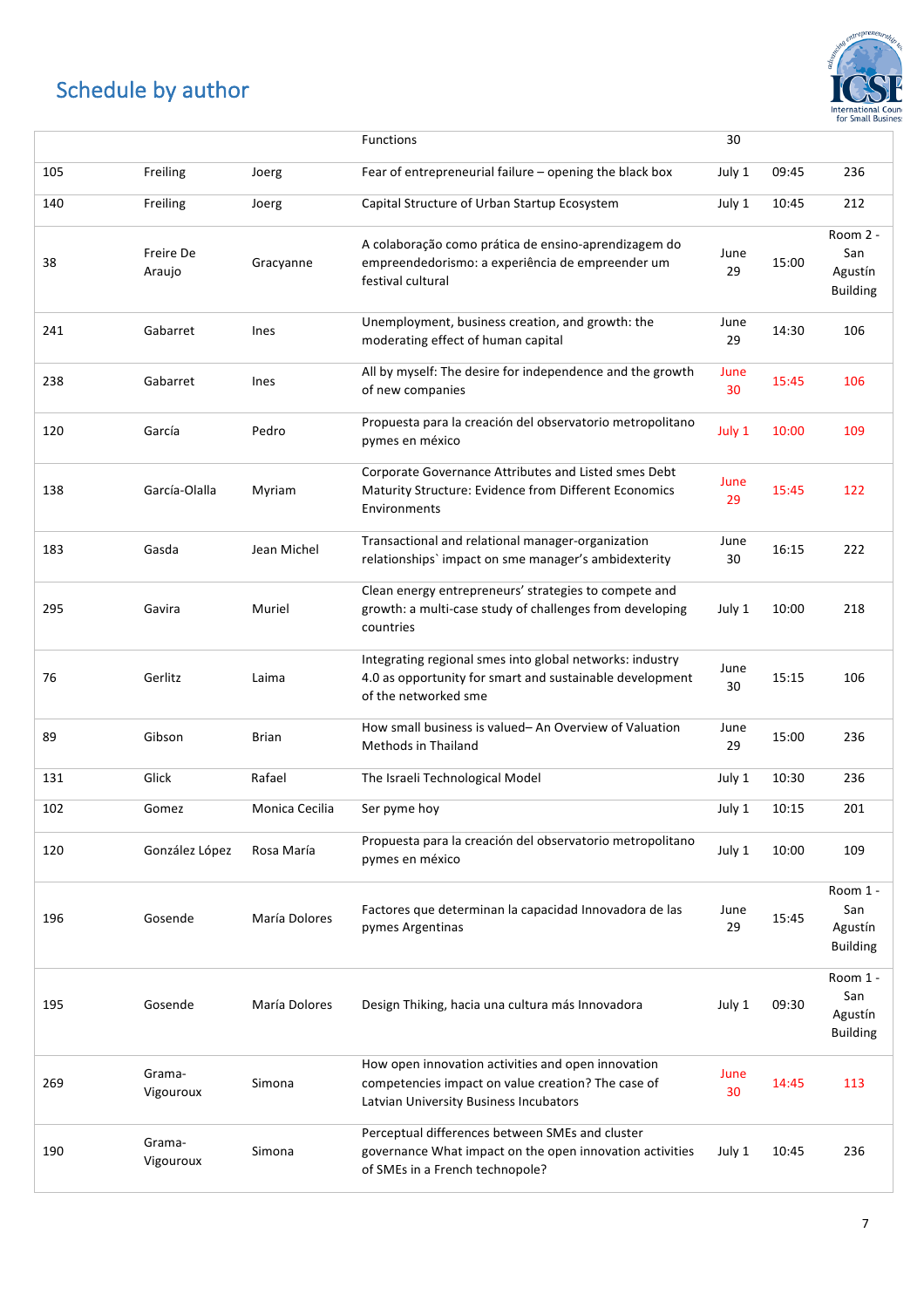

| 101 | Guercio            | Belen      | Un estudio comparativo de las decisiones de<br>financiamiento del sector de software y del sector de<br>Videojuegos                                                                                    | June<br>30 | 15:30 | 236                                           |
|-----|--------------------|------------|--------------------------------------------------------------------------------------------------------------------------------------------------------------------------------------------------------|------------|-------|-----------------------------------------------|
| 17  | Hakala             | Henri      | Promoter roles in Finnish Bio-economy Ecosystem<br>Development                                                                                                                                         | June<br>30 | 15:15 | 202                                           |
| 91  | Hänninen           | Kai        | Growth intentions and sales growth in sparsely populated<br>area micro-firms                                                                                                                           | June<br>30 | 15:30 | 106                                           |
| 202 | Harima             | Aki        | The role of NGO's promoting refugee entrepreneurship:<br>Comparing three institutional environments                                                                                                    | June<br>30 | 16:15 | 202                                           |
| 140 | Harima             | Aki        | Capital Structure of Urban Startup Ecosystem                                                                                                                                                           | July 1     | 10:45 | 212                                           |
| 331 | Heinze             | Ilka       | Social aspects in regard to learning from failure                                                                                                                                                      | June<br>28 | 10.00 | Doctoral<br>seminar*                          |
| 324 | Helmy              | Myriam     | What you see is what you get: images of the entrepreneur<br>and their impact on entrepreneurship education                                                                                             | June<br>30 | 15:45 | 201                                           |
| 21  | Herranz<br>Gazquez | Alessandra | Determinantes da Internacionalização de Pequenas e<br>Médias Empresas de Software: um estudo multi casos com<br>empreendedores do Estado do Paraná e da Comunidade<br>Valenciana                       | June<br>29 | 14:30 | Room 1 -<br>San<br>Agustín<br><b>Building</b> |
| 98  | Hsieh              | Chihmao    | Effort perceptions versus autonomy concerns: How does<br>conflict dissatisfy members on nascent entrepreneurship<br>teams?                                                                             | June<br>29 | 16:15 | 113                                           |
| 324 | landoli            | Luca       | What you see is what you get: images of the entrepreneur<br>and their impact on entrepreneurship education                                                                                             | June<br>30 | 15:45 | 201                                           |
| 332 | lannone            | Rosa Lisa  | Beyond wealth: An examination of minorities in<br>entrepreneurship                                                                                                                                     | June<br>28 | 10.00 | Doctoral<br>seminar*                          |
| 79  | Ibarra García      | Sabrina    | Las actividades de innovación de las firmas jóvenes y su<br>relación con el crecimiento empresarial. Una exploración a<br>partir de la Encuesta Nacional de Dinámica de Empleo e<br>Innovación (ENDEI) | June<br>30 | 14:30 | 218                                           |
| 103 | Janczak            | Sergio     | Deep Learning in Entrepreneurship Education: Fostering<br>Playfulness and Cultural Diversity                                                                                                           | June<br>29 | 14:30 | 215                                           |
| 110 | Janczak            | Sergio     | The gazelle companies: Their drivers and some evidence<br>from the field                                                                                                                               | June<br>30 | 16:00 | 106                                           |
| 68  | Junbua             | Jirapa     | The Mediating Effect of EO on Learning Organizations'<br>Performance: A Conceptual Examination                                                                                                         | June<br>29 | 15:15 | 201                                           |
| 75  | Junbua             | Jirapa     | Six Entrepreneurship's schools of thought: New Empirical<br>Evidence                                                                                                                                   | July 1     | 09:30 | 113                                           |
| 210 | Kang               | Myung Soo  | A Study on the Success Factors affecting Innovation<br>Capability                                                                                                                                      | June<br>30 | 14:30 | 215                                           |
| 314 | Kang               | Myung Soo  | The Impact of Humane Entrepreneurship on Business<br>Ecosystem and Economic Development                                                                                                                | June<br>30 | 15:00 | 116                                           |
| 318 | Kang               | Myung Soo  | Humane Entrepreneurship: Measurement, Dimensions and<br><b>Further Research</b>                                                                                                                        | June<br>30 | 14:30 | 116                                           |
| 147 | Karambakuwa        | Roseline   | Determinants of Exports among smes in Zimbabwe                                                                                                                                                         | June       | 15:45 | 113                                           |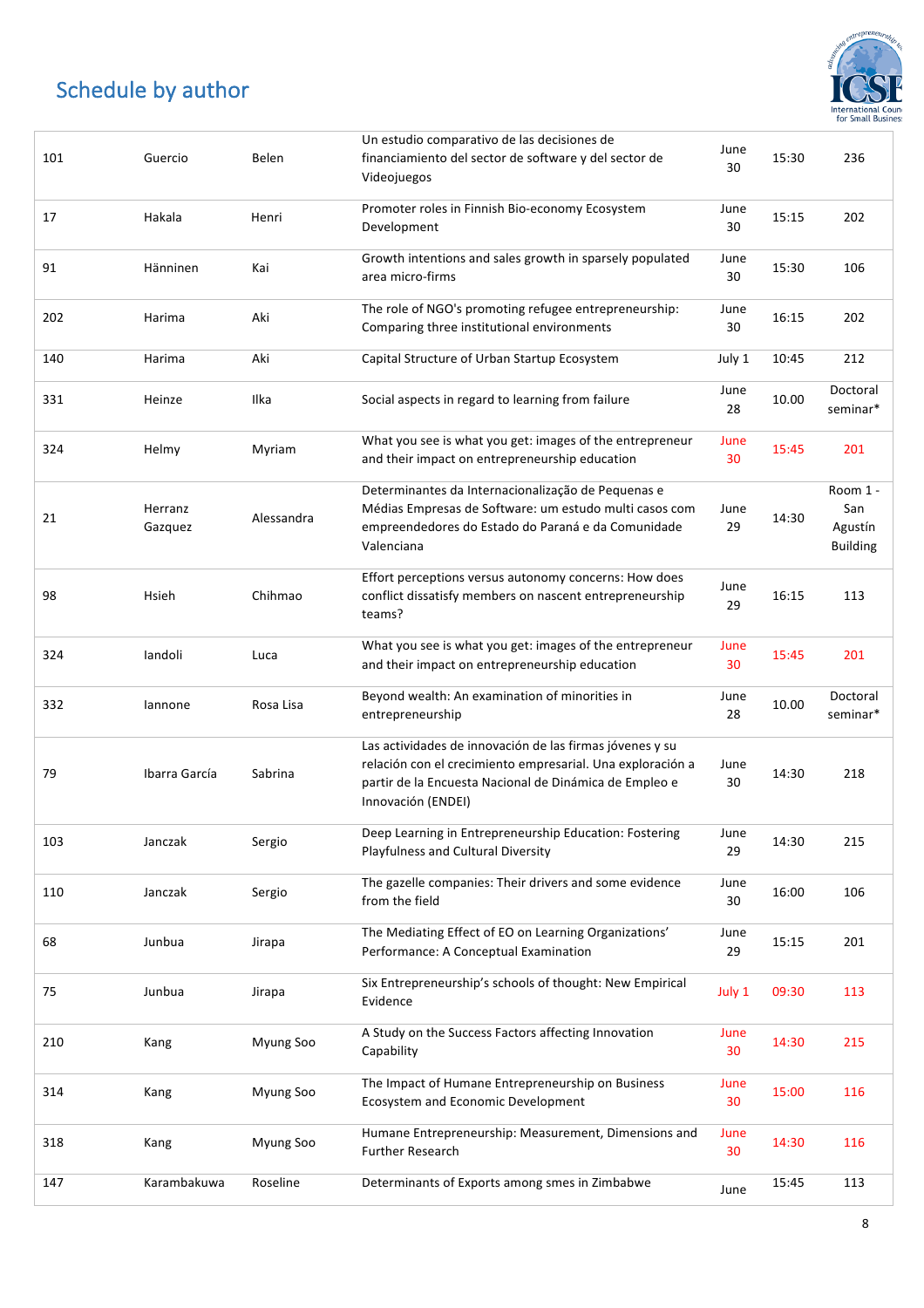

|     |               |            |                                                                                                                                                                                 | 30         |       |     |
|-----|---------------|------------|---------------------------------------------------------------------------------------------------------------------------------------------------------------------------------|------------|-------|-----|
| 9   | Kasabov       | Edward     | Social Innovation and Social Entrepreneurship in Rural<br>China                                                                                                                 | June<br>29 | 14:30 | 128 |
| 10  | Kasabov       | Edward     | Exploring Regional Dimensions of ASEAN's Most Successful<br>Craft Entrepreneurship Initiative                                                                                   | June<br>30 | 15:30 | 202 |
| 8   | Kasabov       | Edward     | Knowledge-based Entrepreneurship in Early-stage and<br>Peripheral European Locations: The Role of Periphery and<br>Nascence                                                     | July 1     | 09:30 | 236 |
| 178 | Kato          | Atsushi    | "Entrepreneurial attitude growth map" of housewives<br>entrepreneurs through exploratory data analysis                                                                          | July 1     | 10:00 | 222 |
| 317 | Kelley        | Donna      | Unemployment, State Taxes and Entrepreneurship                                                                                                                                  | June<br>29 | 16:15 | 128 |
| 210 | <b>Kim</b>    | Byoung Jai | A Study on the Success Factors affecting Innovation<br>Capability                                                                                                               | June<br>30 | 14:30 | 215 |
| 214 | Kim           | Hyeram     | The Impact of the government's startup support program<br>on the entrepreneurial traits of individuals and Startup<br>intention                                                 | June<br>30 | 15:00 | 202 |
| 306 | Kim           | Ki-Chan    | International Comparison of Humane Entrepreneurship:<br>Status, Typology and Policy Implications                                                                                | June<br>30 | 15:30 | 116 |
| 314 | <b>Kim</b>    | Ki-Chan    | The Impact of Humane Entrepreneurship on Business<br>Ecosystem and Economic Development                                                                                         | June<br>30 | 15:00 | 116 |
| 318 | Kim           | Ki-Chan    | Humane Entrepreneurship: Measurement, Dimensions and<br><b>Further Research</b>                                                                                                 | June<br>30 | 14:30 | 116 |
| 214 | <b>Kim</b>    | Moonsun    | The Impact of the government's startup support program<br>on the entrepreneurial traits of individuals and Startup<br>intention                                                 | June<br>30 | 15:00 | 202 |
| 128 | Kim           | Yong       | A Strudy on the Strategy to Remove/Reduce Technical<br>Barriers to Trade(tbts) between Korea and Central,<br>Caribbean&South America                                            | June<br>29 | 14:45 | 113 |
| 314 | Kim           | Yong Jin   | The Impact of Humane Entrepreneurship on Business<br>Ecosystem and Economic Development                                                                                         | June<br>30 | 15:00 | 116 |
| 185 | Klein         | Juergen    | Should we use Massive Open Online Courses in the field of<br><b>Entrepreneurship Education</b>                                                                                  | June<br>29 | 16:00 | 215 |
| 119 | Kleinert      | Simon      | Investors' Rationales for Herding on Equity Crowdfunding<br>Platforms                                                                                                           | June<br>29 | 14:45 | 122 |
| 115 | <b>Krauss</b> | Catherine  | ¿Qué influye en la intención de emprender en los<br>estudiantes universitarios uruguayos?                                                                                       | July 1     | 10:45 | 101 |
| 8   | Kulfas        | Matias     | Financiamiento a mipymes en Argentina. Una evaluación<br>de la experiencia regulatoria del Banco Central a partir de<br>la Línea de Créditos de Inversión Productiva, 2012-2015 | June<br>30 | 15:45 | 236 |
| 16  | Laguir        | Issam      | Transmission of CSR requirements in supply chains:<br>investigating the multiple mediating effects of CSR<br>activities in smes                                                 | June<br>29 | 14:45 | 128 |
| 107 | Laguir        | Issam      | Corporate tax aggressiveness in family French smes                                                                                                                              | June       | 15:15 | 236 |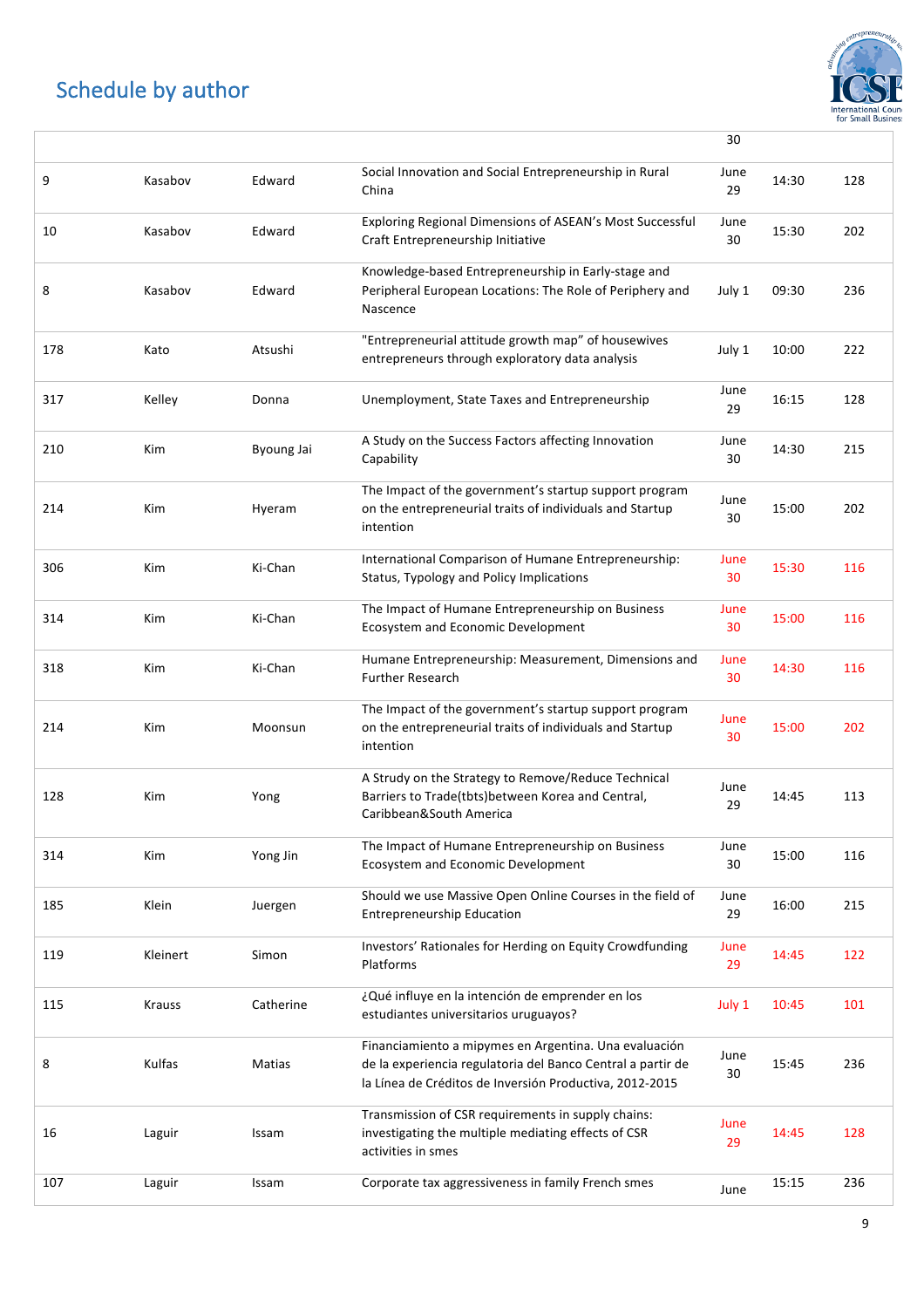

|     |                      |                   |                                                                                                                                                                                   | 29         |       |                                               |
|-----|----------------------|-------------------|-----------------------------------------------------------------------------------------------------------------------------------------------------------------------------------|------------|-------|-----------------------------------------------|
| 106 | Laguir               | Issam             | MSE growth through innovation in developed and<br>developing countries: What matters?                                                                                             | June<br>30 | 16:15 | 106                                           |
| 156 | Lam                  | <b>Tak Ming</b>   | Integrate Service Learning and Entrepreneurship in<br>Building a Sustainable Enterprise for Underprivileged<br>Communities in China                                               | June<br>29 | 15:30 | 215                                           |
| 209 | Lam                  | <b>Tak Ming</b>   | Campus and Communities Seed Funding Schemes<br>Motivates Students to Learn Better Entrepreneurship<br>Subject                                                                     | July 1     | 10:00 | 106                                           |
| 297 | Lam                  | <b>Tak Ming</b>   | Social Innovation and Social Entrepreneurship Integration<br>in Building a Sustainable Enterprise for Underprivileged<br>Communities in China                                     | July 1     | 10:15 | 218                                           |
| 307 | Lam                  | <b>Tak Ming</b>   | Integrate Service Learning and Entrepreneurship in<br>Building a Sustainable Enterprise for Underprivileged<br>Communities in China                                               | July 1     | 10:30 | 218                                           |
| 308 | Lam                  | <b>Tak Ming</b>   | Entrepreneurship Business Venture Simulation Game is<br>Good for Entrepreneurship Education, Learning and<br>Knowledge Dissemination                                              | July 1     | 10:15 | 106                                           |
| 45  | Lamare<br>Manjabosco | Dedilhana         | Desafio Metodológico na Investigação da Visão da<br>Sustentabilidade em Pequenas e Médias Empresas<br>Industriais (PMEIs)                                                         | June<br>30 | 15:15 | Room 2 -<br>San<br>Agustín<br><b>Building</b> |
| 292 | Law                  | Florence          | My Start-up Company and I. What Else? An Exploratory<br>Study of the decisions of Nascent Entrepreneurs to Make,<br>Buy or Ally in the Context of Innovative Business Creation.   | June<br>30 | 15:15 | 113                                           |
| 214 | Lee                  | <b>Byung Heon</b> | The Impact of the government's startup support program<br>on the entrepreneurial traits of individuals and Startup<br>intention                                                   | June<br>30 | 15:00 | 202                                           |
| 263 | Lee                  | Jeonghoon         | How leadership leads to task performance through trust<br>and felt trust?                                                                                                         | June<br>29 | 15:30 | 106                                           |
| 174 | Lee                  | Sang-Myung        | A Study on Growth Factors of Korean Gazelle smes                                                                                                                                  | June<br>29 | 15:15 | 113                                           |
| 60  | Lima                 | Edmilson          | Aprendizagem no processo do empreendedorismo<br>estratégico                                                                                                                       | June<br>30 | 15:30 | Room 2 -<br>San<br>Agustín<br><b>Building</b> |
| 173 | Lima                 | Edmilson          | Aprendizagem organizacional e equipamentos de direção<br>em pequenas empresas: o caso de uma empresa do setor<br>alimentício                                                      | July 1     | 09:30 | 201                                           |
| 293 | Lindsay              | Noel              | The roles of entrepreneurial education and training,<br>gender, self-confidence, and perceptions of the<br>appropriateness of becoming an entrepreneur in a<br>developing economy | July 1     | 10:15 | 222                                           |
| 320 | Linge                | Kavoo             | Challenges of ICT Adoption of Small Medical Firms in<br>Nairobi Kenya                                                                                                             | July 1     | 10:15 | 236                                           |
| 287 | Linge                | Teresia           | The application of marketing mix in small green grocer                                                                                                                            | June       | 15:30 | 215                                           |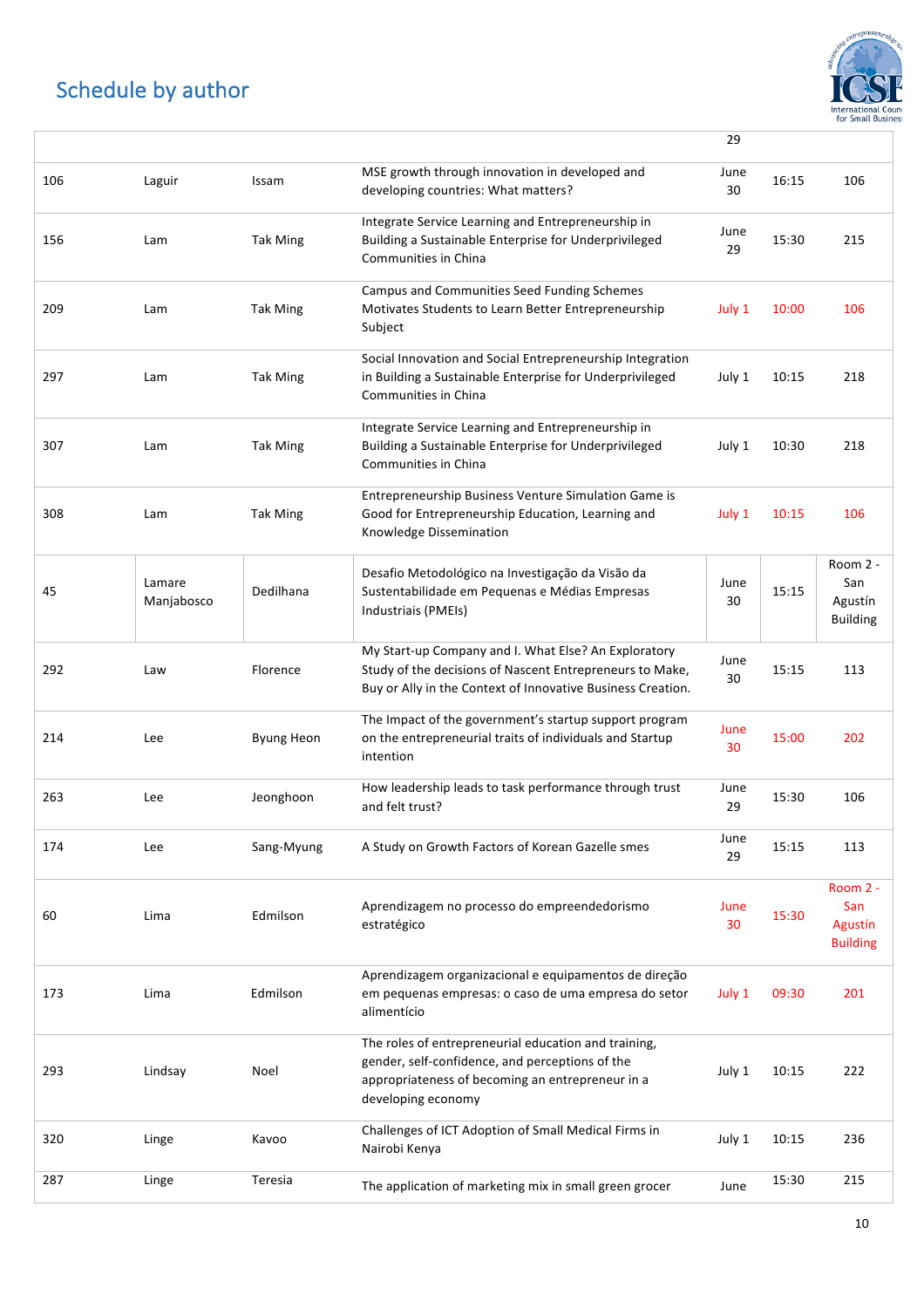

|     |                                   |             | firms in nairobi kenya                                                                                                            | 30         |       |                                               |
|-----|-----------------------------------|-------------|-----------------------------------------------------------------------------------------------------------------------------------|------------|-------|-----------------------------------------------|
| 186 | Lohmann                           | Christian   | The Relationship between Personal Social Capital and<br>Organizational Social Capital in Small and Medium-Sized<br>Firms          | June<br>30 | 16:00 | 215                                           |
| 254 | Luczka                            | Teresa      | Alternative Sources of Financing for SMEs in Poland in the<br>Light of Empirical Research                                         | June<br>29 | 16:15 | 122                                           |
| 255 | Luczka                            | Teresa      | Women's entrepreneurship: selected aspects                                                                                        | July 1     | 10:30 | 222                                           |
| 100 | Luscri                            | Ш           | Professor as Fund Manager: Reflections on Learning by<br>Doing                                                                    | July 1     | 09:45 | 215                                           |
| 182 | Maalaoui                          | Adnane      | Losing my religion!" or How to reduce Anxiety toward<br>future ? An entrepreneurial cognitive perspective                         | June<br>30 | 14:45 | 222                                           |
| 202 | Maalaoui                          | Adnane      | The role of NGO's promoting refugee entrepreneurship:<br>Comparing three institutional environments                               | June<br>30 | 16:15 | 202                                           |
| 181 | Maalaoui                          | Adnane      | Entrepreneurial alertness and intention of disabled People:<br>Investigating the mediating role of perceived Health               | July 1     | 10:45 | 218                                           |
| 128 | Magalhães<br>Olivense Do<br>Carmo | Hérmani     | Identificação e exploração de oportunidades de negócios<br>em competições de empreendedorismo                                     | June<br>30 | 15:15 | Room 1 -<br>San<br>Agustín<br><b>Building</b> |
| 254 | Małecka                           | Joanna      | Alternative Sources of Financing for smes in Poland in the<br>Light of Empirical Research                                         | June<br>29 | 16:15 | 122                                           |
| 255 | Małecka                           | Joanna      | Women's entrepreneurship: selected aspects                                                                                        | July 1     | 10:30 | 222                                           |
| 180 | Marcano<br><b>Nieves</b>          | Leila       | El techo de cristal como factor de impacto en la<br>oportunidad de desarrollo profesional y emprendimiento<br>femenino.           | June<br>30 | 16:15 | 218                                           |
| 179 | Marcano<br><b>Nieves</b>          | Leila       | La mujer ante el techo de cristal / glass ceiling en empresas<br>familiares en puerto rico.                                       | July 1     | 10:00 | 201                                           |
| 187 | Mariano                           | Henrique    | Is financing entrepreneurs destroying jobs? The role of<br>Venture Capital in job dynamics.                                       | June<br>29 | 16:00 | 122                                           |
| 148 | Marrero Ralats                    | Carolina    | Enactus RUM: Fusión entre el Emprendimiento Social y el<br>Aprendizaje en Servicio Co-Curricular, Extracurricular y<br>curricular | June<br>30 | 15:45 | Room 1 -<br>San<br>Agustín<br><b>Building</b> |
| 289 | Marshall                          | Frank       | Understanding the Process Small Businesses Use to<br>Capture, Convert, and Integrate Survival Knowledge                           | June<br>30 | 15:30 | 201                                           |
| 112 | Martín                            | Marisel     | La gestión del emprendedorismo desde los Gobiernos<br>Locales. La experiencia del programa Ciudades para<br>Emprender             | June<br>30 | 15:00 | 218                                           |
| 109 | Martinez                          | Lisana      | Un estudio exploratorio de las pymes de Videojuegos en<br>Argentina vinculado con el acceso al finaciamiento<br>externo.          | July 1     | 10:30 | 217                                           |
| 151 | Marulanda<br>Valencia             | Flor Angela | La autoeficacia percibida: factor motivacional para la<br>creación de empresas en los emprendedores mipes del<br>valle de aburrá  | June<br>30 | 15:45 | 218                                           |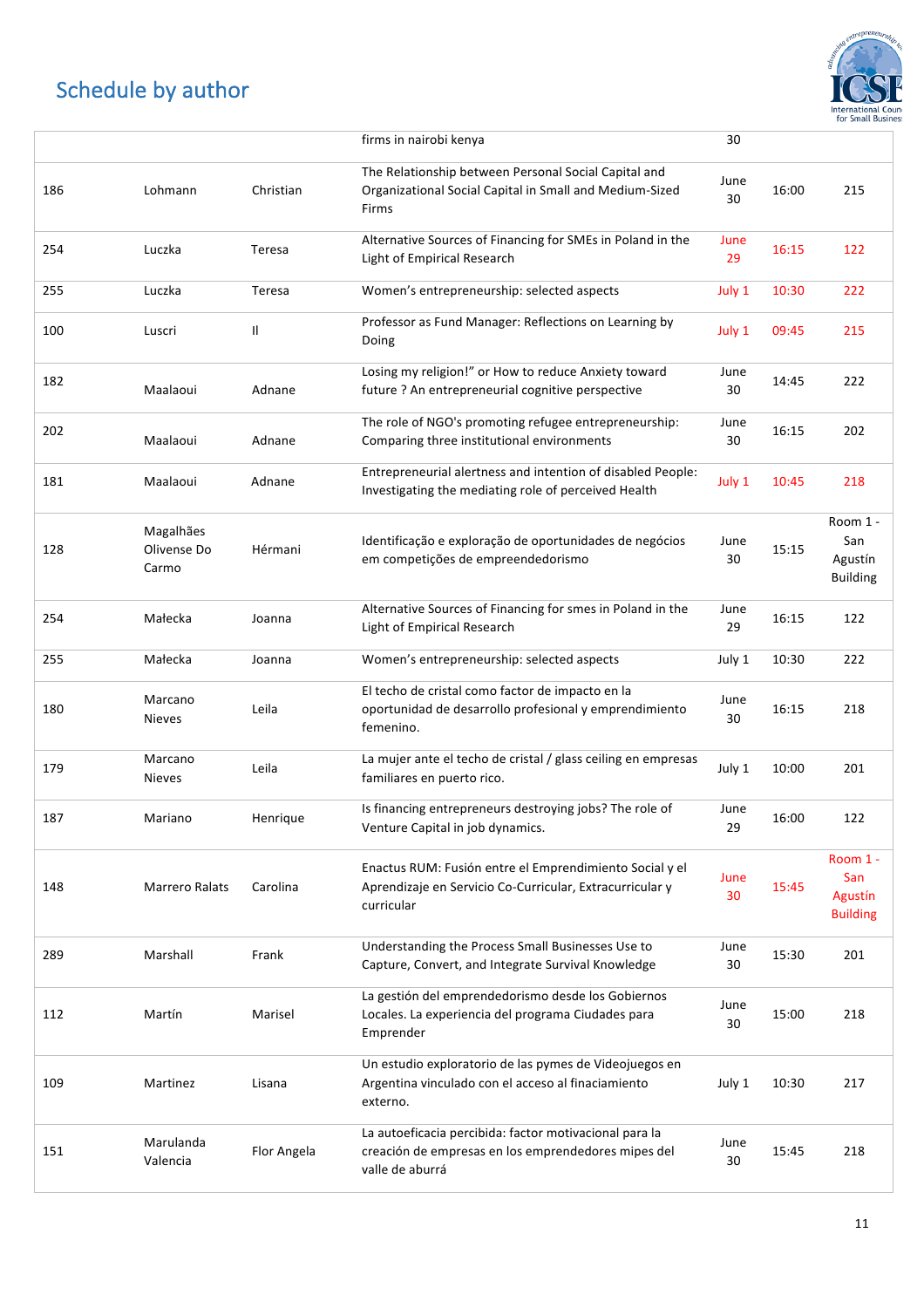

| 111 | Mascheroni         | Fabián              | Instrumentos de financiamiento para emprendimientos de<br>base tecnológica en argentina.                                                                                                            | June<br>30 | 16:00 | 236                                           |
|-----|--------------------|---------------------|-----------------------------------------------------------------------------------------------------------------------------------------------------------------------------------------------------|------------|-------|-----------------------------------------------|
| 273 | Matthews           | Charles             | New Venture Funding: Identifying a Founder-Funder<br>Exchange Model (FFX)                                                                                                                           | July 1     | 10:15 | 215                                           |
| 79  | Mazwai             | Edmund              | South Africa introduces programme on high growth<br>entities to find employment generating small businesses                                                                                         | June<br>30 | 14:30 | 202                                           |
| 228 | Mbogo              | Marion              | The Influence of Employees Competencies on the Use of<br>Hybrid Management Accounting Expertise for SMEs<br>Sustainable Growth in Kenya                                                             | June<br>30 | 16:00 | 113                                           |
| 167 | Méndez-<br>Lazarte | Christiam           | Medianas empresas de productos agrícolas no<br>tradicionales de rápida internacionalización: un caso<br>peruano basado en innovación y especialización de algas.                                    | June<br>29 | 15:15 | Room 1 -<br>San<br>Agustín<br><b>Building</b> |
| 250 | Meyer              | Hartmut             | Blue Ocean Stratey $-$ A new way for SMEs to survive in the<br>niche market?                                                                                                                        | June<br>29 | 16:15 | 236                                           |
| 194 | Meyer              | Hartmut             | The effects of global nationalization trends towards future<br>business behaviour. An empirical analysis by the German<br>Chambers of Commerce and industry to measure the<br>effects of the BREXIT | July 1     | 10:00 | 212                                           |
| 197 | Meyer              | Hartmut             | Analysis of the entrepreneurial Eco-System in Innovation<br>Driven Countries A Cross Country Analysis between<br>Germany and Slovakia                                                               | July 1     | 09:45 | 212                                           |
| 179 | Mitra              | Jay                 | Social Innovation, Entrepreneurship and Well-being: A case<br>study of a social enterprise.                                                                                                         | June<br>29 | 15:30 | 128                                           |
| 80  | Mittelstaedt       | Ewald               | The Entrepreneur's Dead Souls - A Teaching Case<br>Regarding Nikolaj Gogols Classic Novel "Dead Souls" to<br>Foster an Enlightened Entrepreneurship Education                                       | June<br>29 | 16:15 | 201                                           |
| 132 | Montañez           | Jose                | El rol del gobierno en pymes en países latinoamericanos en<br>desarrollo: el caso de Honduras y Costa Rica                                                                                          | July 1     | 10:15 | 109                                           |
| 291 | Morero             | Hernan<br>Alejandro | The international surveys of FLOSS (free/libre open source<br>software) firms                                                                                                                       | June<br>29 | 14:45 | 222                                           |
| 158 | Mroczkowski        | Nicholas            | Job Creation and Innovation among smes in Australia                                                                                                                                                 | June<br>29 | 15:30 | 236                                           |
| 169 | Mussol             | Sarah               | Content production and co-production in social media for<br>SME's: The case of tourism offices in the South of France                                                                               | June<br>29 | 15:45 | 236                                           |
| 261 | Mussol             | Sarah               | Entrepreneurial storytelling : A mean for legitimacy and<br>opportunity exploitation.                                                                                                               | June<br>30 | 15:00 | 215                                           |
| 62  | Ng                 | Poh Yen             | Family business in the UAE: Examining the bright and dark<br>sides of socioemotional wealth on performance.                                                                                         | June<br>29 | 14:30 | 236                                           |
| 153 | Noronha            | Juliana Caminha     | Hackathons as Entrepreneurship Development Programs.<br>A Case Study: Maker Hacklab                                                                                                                 | June<br>29 | 15:15 | 215                                           |
| 288 | Noronha            | Juliana Caminha     | Agrosmart: a brazilian startup making tropical agriculture<br>digital                                                                                                                               | June<br>30 | 15:45 | 215                                           |
| 283 | Noronha            | Juliana Caminha     | Entrepreneurial Education as a Journey: the experience of<br>the Entrepreneurship Center of UNIFEI (Federal University                                                                              | July 1     | 09:30 | 106                                           |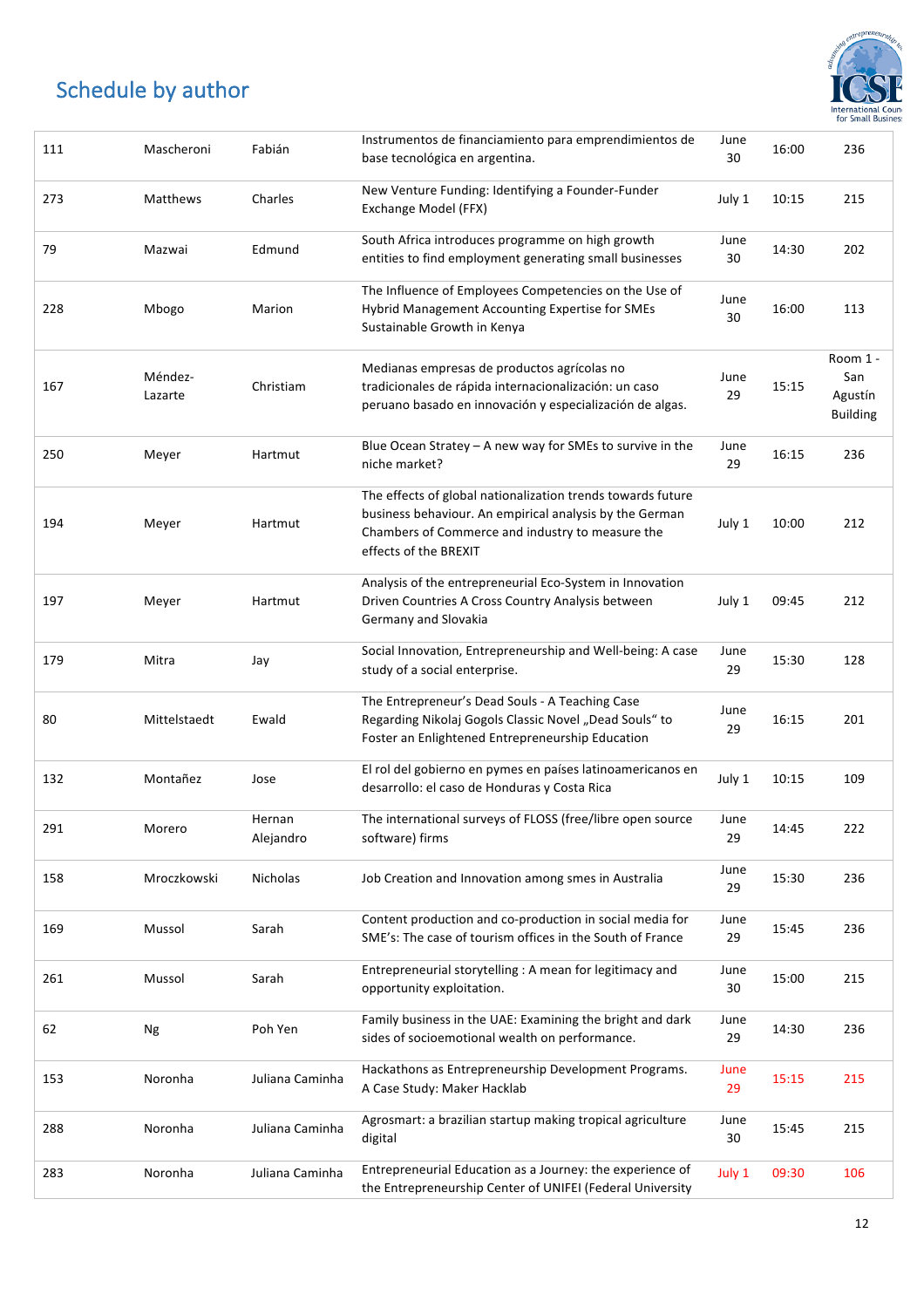

|     |                            |                    | of Itajubá)                                                                                                                               |            |       |                                               |
|-----|----------------------------|--------------------|-------------------------------------------------------------------------------------------------------------------------------------------|------------|-------|-----------------------------------------------|
| 245 | Oliveira                   | Sergio             | A Study on Dental Clinics in the State of Bahia (Brazil)                                                                                  | June<br>29 | 16:15 | 222                                           |
| 256 | Oliveira                   | Sergio             | Dyadic relationships of trust and knowledge sharing in<br>cooperation networks between micro and small<br>enterprises for innovation      | June<br>30 | 15:15 | 201                                           |
| 65  | Ronalty                    | Oliveira Rocha     | A Abordagem Effectuation em Empreendedorismo Social                                                                                       | June<br>30 | 15:15 | 218                                           |
| 165 | Orazi                      | Sofía              | Segmentación y caracterización de la demanda de<br>microcréditos en Argentina                                                             | July 1     | 10:00 | 217                                           |
| 53  | Orengo Serra               | Karen              | Determinantes que Guían las relaciones<br>Mayorista/Minorista de Pymes en la industria de alimentos                                       | June<br>29 | 15:30 | Room 1 -<br>San<br>Agustín<br><b>Building</b> |
| 180 | Ortiz                      | Maribel            | El techo de cristal como factor de impacto en la<br>oportunidad de desarrollo profesional y emprendimiento<br>femenino.                   | June<br>30 | 16:15 | 218                                           |
| 179 | Ortiz                      | Maribel            | La mujer ante el techo de cristal / glass ceiling en empresas<br>familiares en puerto rico.                                               | July 1     | 10:00 | 201                                           |
| 7   | Ortiz                      | Norma              | Aprendizaje por Auto Gestion mas alla del Aula de Clases<br>Tradicional                                                                   | June<br>29 | 14:30 | Room 2 -<br>San<br>Agustín<br><b>Building</b> |
| 172 | Ortiz                      | Norma              | Emprendimiento en Jóvenes Universitarios más allá del<br>aula de clases tradicional                                                       | June<br>30 | 16:00 | Room 1 -<br>San<br>Agustín<br><b>Building</b> |
| 74  | Ortiz Soto                 | Maribel            | Índice de factores de la no la adopción del comercio<br>electrónico business to consumer (b2c) en las pequeñas<br>empresas de puerto rico | June<br>29 | 15:00 | Room 1 -<br>San<br>Agustín<br><b>Building</b> |
| 81  | Pabón<br>Lancheros         | Leandro            | Evaluacion de la adopcion del marketing digital en las<br>micro pymes y pymes de servicios de colombia                                    | July 1     | 09:15 | 201                                           |
| 76  | Padin Zamot                | Gerardo            | Perfil Empresarial de los Estudiantes Universitarios:<br>Recomendaciones al Currículo                                                     | June<br>30 | 16:15 | Room 1 -<br>San<br>Agustín<br><b>Building</b> |
| 315 | Passineri                  | Katia              | Profit and Dynamic Knowledge Creation among New<br>Ventures in the Kauffman Firm Survey                                                   | June<br>29 | 15:00 | 222                                           |
| 51  | Peleglini Rocha            | Guilherme<br>André | Estratégia e hospitalidade em pequenos e médios hotéis:<br>um estudo no município de londrina / pr / Brasil                               | July 1     | 10:30 | 109                                           |
| 200 | Persaud                    | Ajax               | Prosocial attitudes and academic entrepreneurship                                                                                         | July 1     | 10:00 | 236                                           |
| 166 | Pessoa de<br>Castro Gentil | Paula              | A inovação social em processos de desenvolvimento<br>regional em territórios de mineração: propostas para um<br>modelo teórico            | July 1     | 10:45 | 127                                           |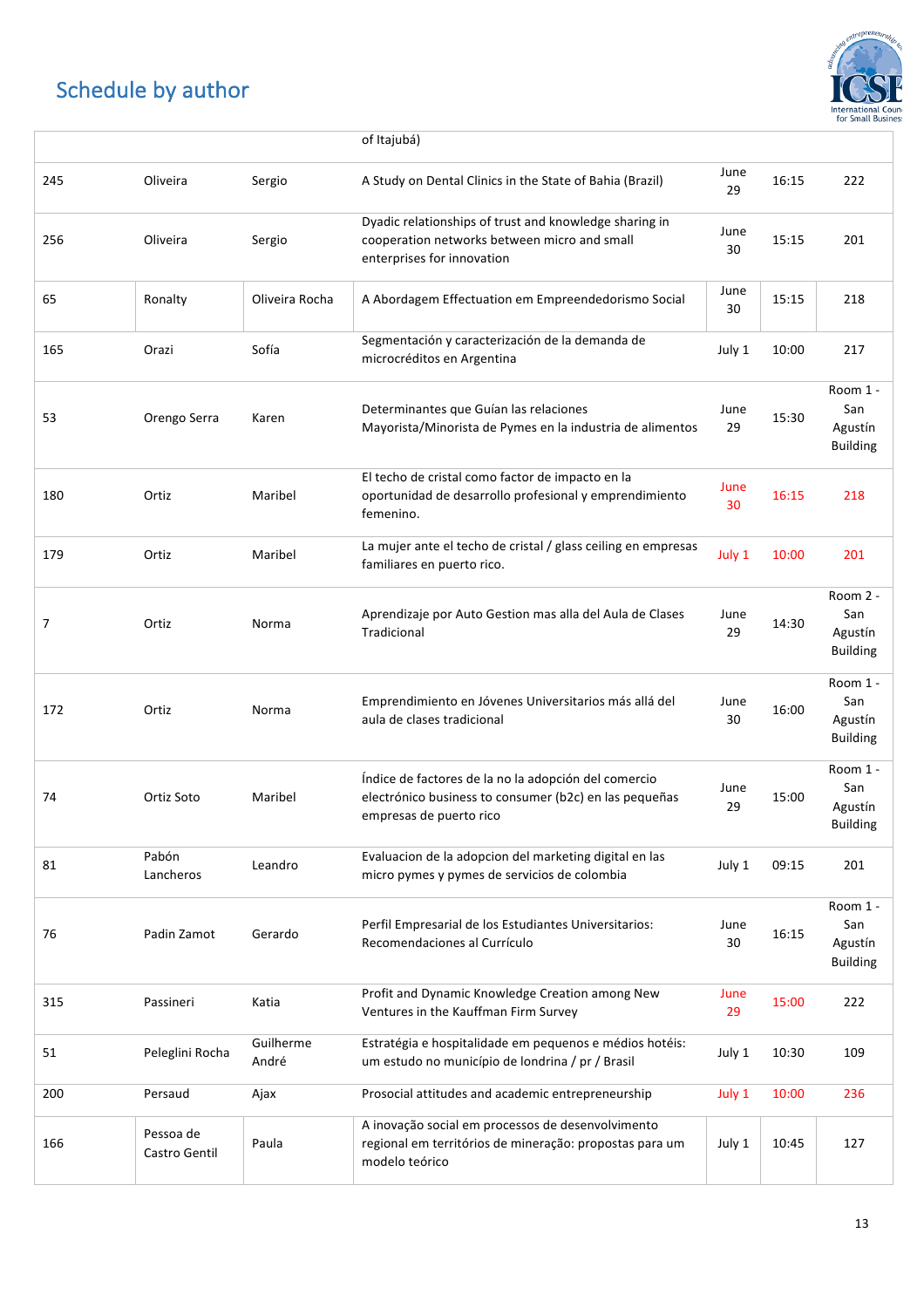

| 100 | Phelan             | Steven           | Professor as Fund Manager: Reflections on Learning by<br>Doing                                                                                                       | July 1     | 09:45 | 215                                           |
|-----|--------------------|------------------|----------------------------------------------------------------------------------------------------------------------------------------------------------------------|------------|-------|-----------------------------------------------|
| 328 | Piazolo            | Marc             | Hiring Discrimination in the Labor Market: A Teaching Case<br>in Human Resources Management                                                                          | June<br>29 | 16:00 | 113                                           |
| 302 | Pietsch            | Amy              | Entrepreneurial Thinking for Employability (ENTENTE)                                                                                                                 | July 1     | 10:30 | 106                                           |
| 257 | Pignanelli         | Alexandre        | Export barriers, size and experience: a stratified<br>comparison focusing on small firm?                                                                             | June<br>29 | 15:15 | 106                                           |
| 76  | Prause             | Gunnar           | Integrating regional smes into global networks: industry<br>4.0 as opportunity for smart and sustainable development<br>of the networked sme                         | June<br>30 | 15:15 | 106                                           |
| 103 | Puccinelli         | Florencia        | Los efectos positivos de los programas universitarios de<br>entrenamiento en el desempeño internacional de pymes                                                     | July 1     | 10:45 | 109                                           |
| 322 | Quiñones           | Zulma            | Entrepreneurship: key to economic growth in Latin<br>America and the Caribbean?                                                                                      | July 1     | 10:30 | 212                                           |
| 286 | Qureshi            | Saad             | A new taxonomy for family business development and a<br>multi-dimensional professionalisation construct for UK<br>family businesses                                  | June<br>30 | 15:15 | 215                                           |
| 130 | Rábago             | Patricia         | Inserción internacional de pymes argentinas: estudio de<br>casos                                                                                                     | June<br>30 | 16:15 | 236                                           |
| 89  | Ratto              | Gabriel          | Feiragora: tecnologia da informação ligando feirantes à<br>consumidores                                                                                              | July 1     | 10:00 | 127                                           |
| 86  | Rizzo              | Marçal Rogério   | Qual é o Problema? Aplicação do Método PBL na Disciplina<br>de Administração de Pequenas Empresas                                                                    | June<br>30 | 14:30 | Room 1 -<br>San<br>Agustín<br><b>Building</b> |
| 17  | Rodrigues<br>Sousa | Antonia Márcia   | Educação Empreendedora e Teoria da Aprendizagem<br>Experiencial: O caso de uma prática empreendedora em<br>uma Instituição de Ensino Superior Brasileira             | June<br>29 | 14:45 | Room 2 -<br>San<br>Agustín<br><b>Building</b> |
| 44  | Rodrigues<br>Sousa | Antonia Márcia   | As proezas de um caboclo sertanejo que empreende no<br>peito e na raça: o jeitinho brasileiro de ser empreendedor                                                    | June<br>29 | 16:15 | Room 2 -<br>San<br>Agustín<br><b>Building</b> |
| 160 | Rodriguez          | Candela          | Gestión estratégica de recursos humanos en pymes de<br>Software y Servicios Informáticos: Modalidades de<br>implementación de políticas de conciliación trabajo-vida | July 1     | 10:45 | 201                                           |
| 81  | Rojas Berrio       | Sandra           | Evaluacion de la adopcion del marketing digital en las<br>micro pymes y pymes de servicios de colombia                                                               | July 1     | 09:15 | 201                                           |
| 218 | Roomi              | Muhammad<br>Azam | How sustainable enterprises grow: an exploratory study                                                                                                               | June<br>29 | 15:45 | 113                                           |
| 249 | Ross               | Linda            | The strategic impact of sme innovation activity: the<br>relationship between r&d intensity and firm performance<br>in the u.s. and japan                             | June<br>29 | 14:45 | 106                                           |
| 221 | Sabri              | Rhita            | How the innovative business model is important to gain<br>competitive advantage? - The case study of Moroccan                                                        | June<br>30 | 15:45 | 222                                           |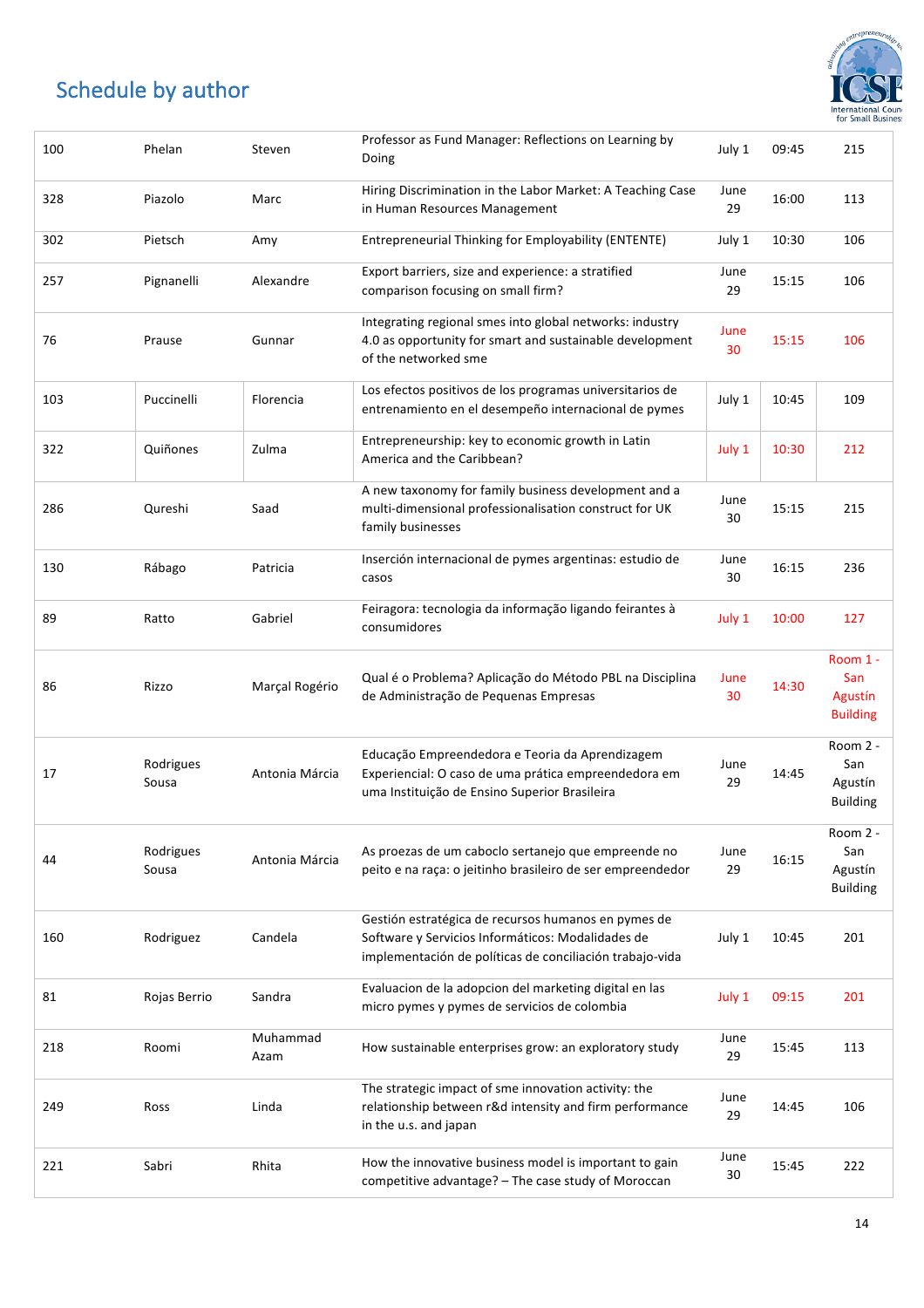

|     |                |              | startup                                                                                                                                            |            |       |                                               |
|-----|----------------|--------------|----------------------------------------------------------------------------------------------------------------------------------------------------|------------|-------|-----------------------------------------------|
| 268 | Saeedikiya     | Mehrzad      | Innovation and growth in young firms: Does Intellectual<br>Property Right Enforcement Play a Role?                                                 | June<br>30 | 14:30 | 113                                           |
| 276 | Safari         | Arsalan      | Smes' Failure Factors: Theoretical and Empirical Insights                                                                                          | June<br>30 | 15:00 | 113                                           |
| 241 | Saidi          | Sana         | Unemployment, business creation, and growth: the<br>moderating effect of human capital                                                             | June<br>29 | 14:30 | 106                                           |
| 238 | Saidi          | Sana         | All by myself: The desire for independence and the growth<br>of new companies                                                                      | June<br>30 | 15:45 | 106                                           |
| 269 | Saidi          | Sana         | How open innovation activities and open innovation<br>competencies impact on value creation? The case of<br>Latvian University Business Incubators | June<br>30 | 14:45 | 113                                           |
| 190 | Saidi          | Sana         | Perceptual differences between SMEs and cluster<br>governance What impact on the open innovation activities<br>of SMEs in a French technopole?     | July 1     | 10:45 | 236                                           |
| 190 | Salinas Aponte | Aldo         | La relación entre instituciones informales y tipos de<br>actividad empresarial: evidencia desde Latinoamérica                                      | June<br>30 | 16:00 | 218                                           |
| 251 | Salinas Aponte | Aldo         | Formal rules and informal entrepreneurial activity. Panel<br>evidence from Latin American Countries                                                | July 1     | 10:15 | 212                                           |
| 56  | Salume         | Paula Karina | Governança em clusters: uma análise a partir da dinâmica<br>de sistemas                                                                            | June<br>30 | 15:45 | Room 2 -<br>San<br>Agustín<br><b>Building</b> |
|     |                |              |                                                                                                                                                    |            |       |                                               |
| 340 | Salusse        | Marcus       | How actions related to resource acquisition strategies lead<br>to changes in the new venture idea.                                                 | June<br>28 |       | Doctoral Seminar                              |
| 339 | Salusse        | Marcus       | Invisible Businesses: The Case of Home-Based Business in<br>Brazil                                                                                 | June<br>30 | 15:45 | 202                                           |
| 283 | Sant Anna      | Gabriella    | Entrepreneurial Education as a Journey: the experience of<br>the Entrepreneurship Center of UNIFEI (Federal University<br>of Itajubá)              | July 1     | 09:30 | 106                                           |
| 288 | Sant'Anna      | Gabriella    | Agrosmart: a brazilian startup making tropical agriculture<br>digital                                                                              | June<br>30 | 15:45 | 215                                           |
| 173 | Santos         | Enise        | Aprendizagem organizacional e equipamentos de direção<br>em pequenas empresas: o caso de uma empresa do setor<br>alimentício                       | July 1     | 09:30 | 201                                           |
| 282 | Schmidt        | Jackie       | Developing Learning Communities of Practice for<br>Innovation, Creativity and Entrepreneurship on University<br>Campuses                           | June<br>29 | 16:15 | 215                                           |
| 232 | Schraven       | Etienne      | Predicting crowdfunding campaign success from first<br>impressions                                                                                 | June<br>29 | 15:00 | 122                                           |
| 267 | Shelton        | Lois         | An Examination of High Growth Latino and Black<br><b>Entrepreneurs in the United States</b>                                                        | June<br>29 | 16:00 | 106                                           |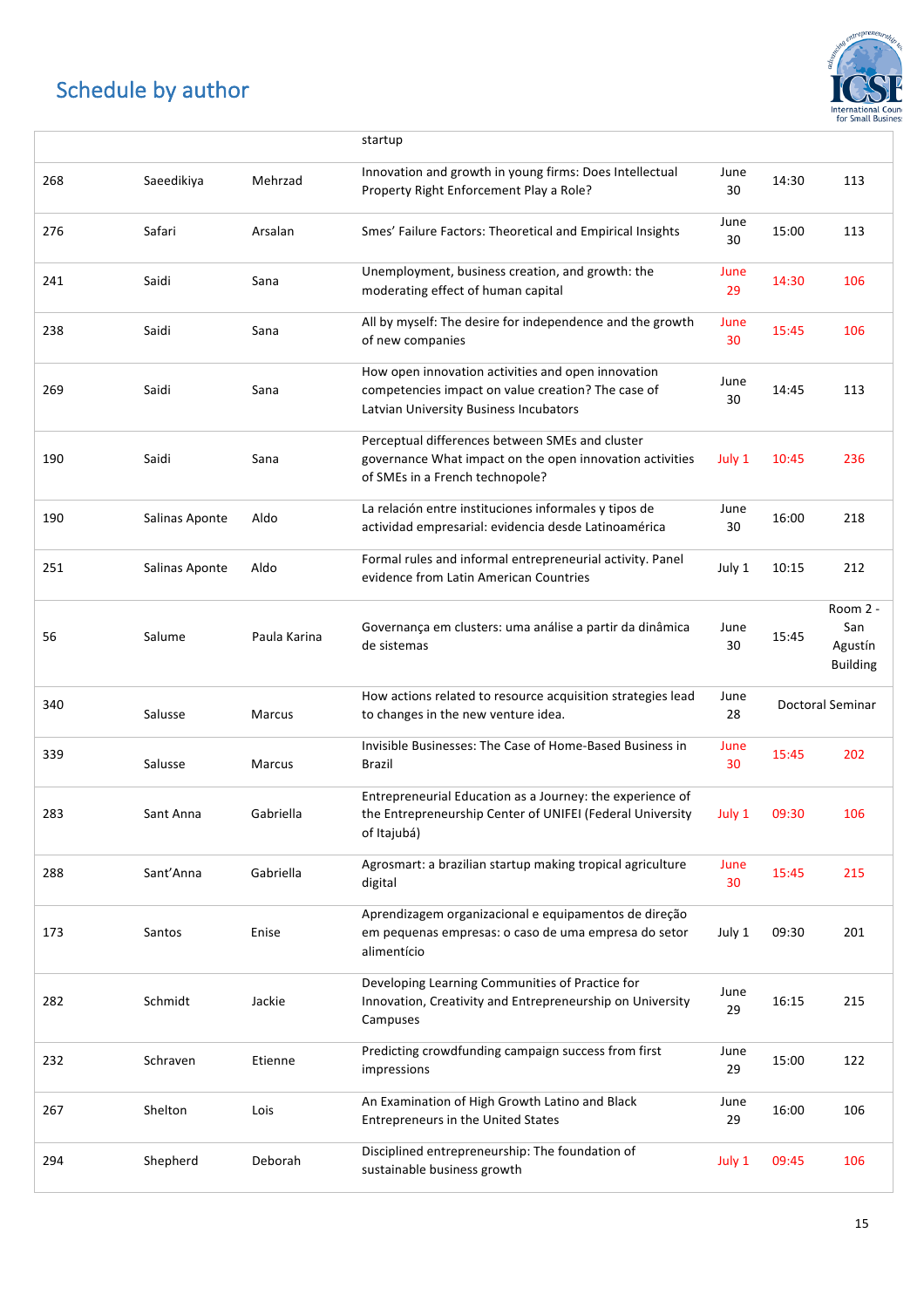

| 63  | Siltamäki       | Marko       | Effectuation and Causation in the Context of Established<br>Companies - Exploring the Effect on Innovation and<br><b>Business Growth</b> | June<br>30 | 15:00 | 106                                           |
|-----|-----------------|-------------|------------------------------------------------------------------------------------------------------------------------------------------|------------|-------|-----------------------------------------------|
| 25  | Silva           | Glessia     | Inovação na Pequena Empresa: Por Uma Nova Teoria de<br>Inovação                                                                          | June<br>30 | 14:45 | Room 2 -<br>San<br>Agustín<br><b>Building</b> |
| 26  | Silva           | Glessia     | Como as Pequenas Empresas Inovam? Reflexões e<br>Achados de Pesquisa                                                                     | June<br>30 | 15:00 | Room 2 -<br>San<br>Agustín<br><b>Building</b> |
| 27  | Silva           | Glessia     | Competências de Inovação na Pequena Empresa: Por um<br>Modelo Centrado no Gestor                                                         | July 1     | 09:30 | 127                                           |
| 19  | Silva Bomfim    | Leacristina | Evolução temática dos estudos em Empreendedorismo<br>Feminino                                                                            | June<br>30 | 16:15 | Room 2 -<br>San<br>Agustín<br><b>Building</b> |
| 188 | Solomon         | George      | The Impact of Student's Cognitive Style on Antecedents of<br>Entrepreneurial Intentions: A comparison between Kuwait<br>and the U.S.     | June<br>30 | 16:15 | 201                                           |
| 306 | Song            | Chang Seok  | International Comparison of Humane Entrepreneurship:<br>Status, Typology and Policy Implications                                         | June<br>30 | 15:30 | 116                                           |
| 314 | Song            | Chang-Seok  | The Impact of Humane Entrepreneurship on Business<br>Ecosystem and Economic Development                                                  | June<br>30 | 15:00 | 116                                           |
| 77  | Soythong        | Kusuma      | The Effect of Human Capital on Opportunity Recognition: A<br>Meta-Analysis                                                               | June<br>29 | 16:00 | 201                                           |
| 75  | Soythong        | Kusuma      | Six Entrepreneurship's schools of thought: New Empirical<br>Evidence                                                                     | July 1     | 09:30 | 113                                           |
| 34  | Sperotto Flores | Francisco   | Learning and knowledge application process: insights from<br>small agro-enterprises                                                      | June<br>29 | 14:30 | 201                                           |
| 16  | Stekelorum      | Rebecca     | Transmission of CSR requirements in supply chains:<br>investigating the multiple mediating effects of CSR<br>activities in smes          | June<br>29 | 14:45 | 128                                           |
| 107 | Stekelorum      | Rebecca     | Corporate tax aggressiveness in family French smes                                                                                       | June<br>29 | 15:15 | 236                                           |
| 116 | Strocchia       | Marisela    | Lean practices and sustainability: a must for smes                                                                                       | June<br>29 | 14:30 | 113                                           |
| 72  | Taji            | Noriko      | The Elements of Effectuation: linkedin Case                                                                                              | June<br>30 | 14:45 | 201                                           |
| 112 | Teixeira        | Rivanda     | Pesquisa Qualitativa em Empreendedorismo no Brasil:<br>Revisão dos Estudos Publicados em Periódicos de 2010 a<br>2015                    | June<br>30 | 16:00 | Room 2 -<br>San<br>Agustín<br><b>Building</b> |
| 19  | Teixeira        | Rivandra    | Evolução temática dos estudos em Empreendedorismo<br>Feminino                                                                            | June<br>30 | 16:15 | Room 2 -<br>San<br>Agustín                    |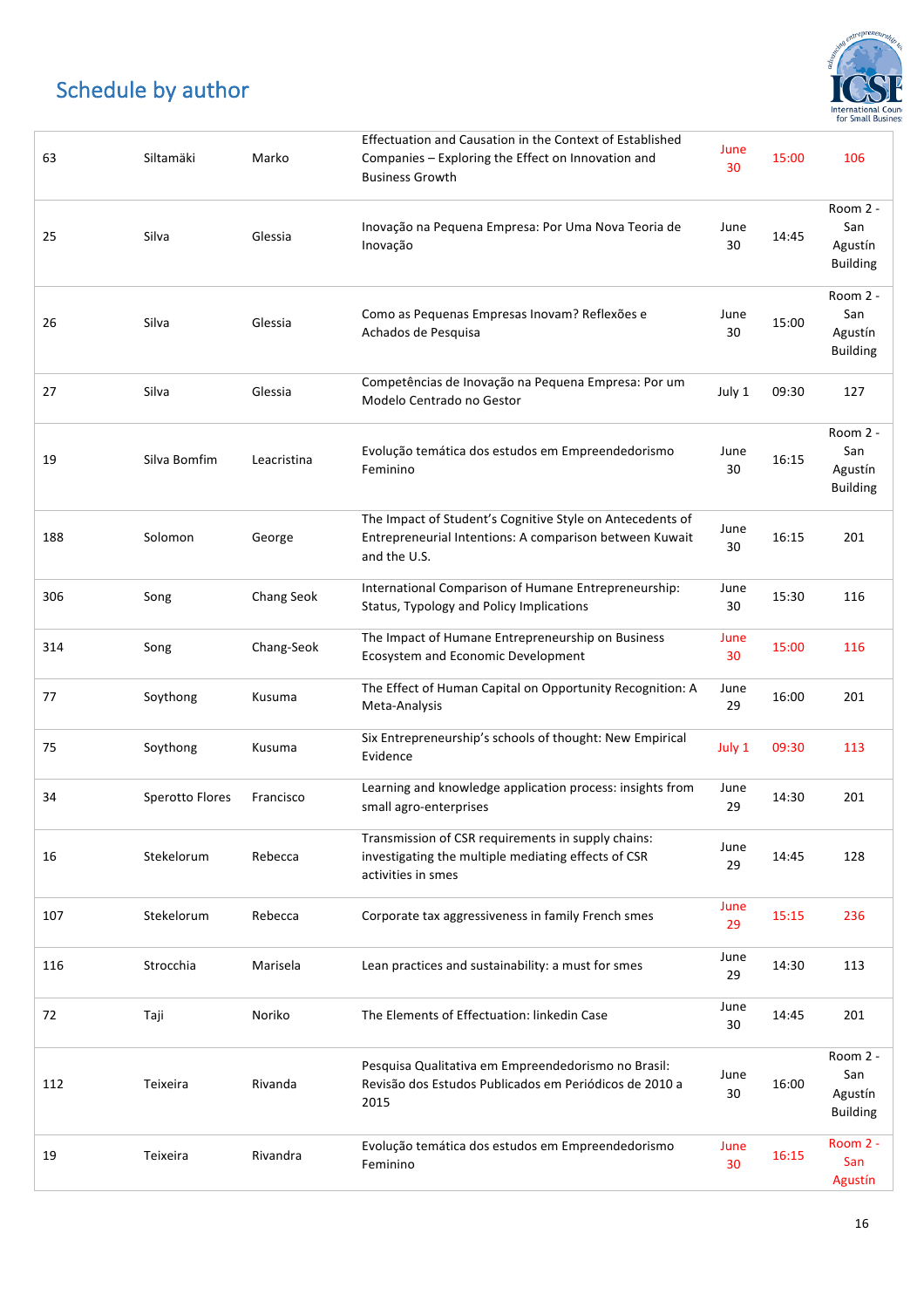$\sqrt{ }$ 



Building

| 65  | Texeira                    | Rivanda       | A Abordagem Effectuation em Empreendedorismo Social                                                                                                                              | June<br>30 | 15:15 | 218                                           |
|-----|----------------------------|---------------|----------------------------------------------------------------------------------------------------------------------------------------------------------------------------------|------------|-------|-----------------------------------------------|
| 14  | Tonial                     | Graciele      | Relação entre orientação empreendedora, capacidade de<br>inovação e munificência ambiental em pequenas e médias<br>empresas brasileiras                                          | June<br>30 | 14:45 | 236                                           |
| 156 | <b>Torres</b><br>Rodríguez | Lizette       | Gobierno Empresario: El Modelo de Empresa Municipal en<br><b>Puerto Rico</b>                                                                                                     | July 1     | 10:15 | 127                                           |
| 345 | <b>Tounnes</b>             | Azzedine      | Environmentally Friendly Intentions: A gendered<br>perspective among Nascent Entrepreneurs                                                                                       | June<br>29 | 15:00 | 128                                           |
| 73  | Valentin<br>Castillo       | Patricia      | Puerto Rico Industries for the Blind, Corp. (PRIFB): Una<br>Empresa social con oportunidad empleo para personas con<br>discapacidad visual                                       | June<br>29 | 16:15 | Room 1 -<br>San<br>Agustín<br><b>Building</b> |
| 148 | Valentin<br>Castillo       | Patricia      | Enactus RUM: Fusión entre el Emprendimiento Social y el<br>Aprendizaje en Servicio Co-Curricular, Extracurricular y<br>curricular                                                | June<br>30 | 15:45 | Room 1 -<br>San<br>Agustín<br><b>Building</b> |
| 122 | Valentín<br>Castillo       | Patricia      | Modelo del Proceso Administrativo en la Enseñanza<br>Colaborativa en un Curso de Introducción al Desarrollo<br>Empresarial                                                       | June<br>30 | 15:00 | Room 1 -<br>San<br>Agustín<br><b>Building</b> |
| 241 | Vedel                      | Benjamin      | Unemployment, business creation, and growth: the<br>moderating effect of human capital                                                                                           | June<br>29 | 14:30 | 106                                           |
| 238 | Vedel                      | Benjamin      | All by myself: The desire for independence and the growth<br>of new companies                                                                                                    | June<br>30 | 15:45 | 106                                           |
| 88  | Veglia                     | Daniela       | Los nuevos incentivos para el fomento de las pymes de<br>base tecnológica                                                                                                        | June<br>30 | 15:15 | 236                                           |
| 291 | Vélez                      | Juan Gabriel  | The international surveys of FLOSS (free/libre open source<br>software) firms                                                                                                    | June<br>29 | 14:45 | 222                                           |
| 67  | Verreynne                  | Martie-Louise | Small businesses and economic threats: An organisational<br>resilience scale                                                                                                     | June<br>29 | 14:30 | 222                                           |
| 285 | Vesci                      | Massimiliano  | Going along with equity crowdfunfing: an analisys on the<br>determinants of crowdinvestors' decisions                                                                            | July 1     | 10:00 | 215                                           |
| 107 | Vieira Dos<br>Santos       | Carlos Magno  | Da conexão ao comprometimento: trajetória, percepção<br>de valor e ressignificação na rede Movimento Vale<br>Empreender                                                          | June<br>30 | 14:45 | Room 1 -<br>San<br>Agustín<br><b>Building</b> |
| 21  | Vier Machado               | Hilka Pelizza | Determinantes da Internacionalização de Pequenas e<br>Médias Empresas de Software: um estudo multi casos com<br>empreendedores do Estado do Paraná e da Comunidade<br>Valenciana | June<br>29 | 14:30 | Room 1 -<br>San<br>Agustín<br><b>Building</b> |
| 22  | Vier Machado               | Hilka Pelizza | Elas duraram: Memórias e Trajetórias de Pequenas<br><b>Empresas Longevas</b>                                                                                                     | June<br>29 | 14:45 | Room 1 -<br>San<br>Agustín<br><b>Building</b> |